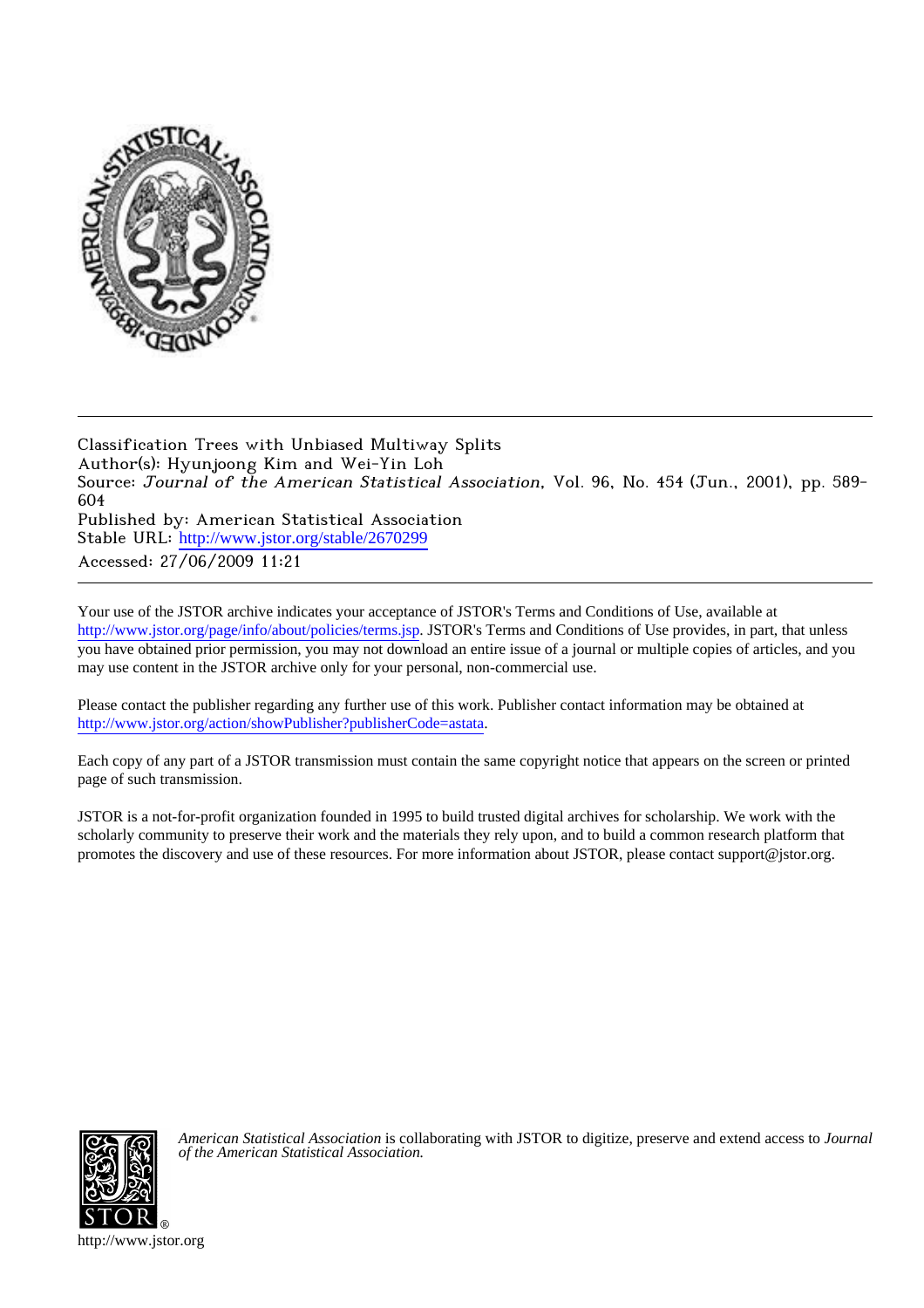# **Classification Trees With Unbiased Multiway Splits**

# Hyunjoong Kim and Wei-Yin Loh

Two univariate split methods and one linear combination split method are proposed for the construction of classification trees with multiway splits. Examples are given where the trees are more compact and hence easier to interpret than binary trees. A major strength of the univariate split methods is that they have negligible bias in variable selection, both when the variables differ in the number of splits they offer and when they differ in the number of missing values. This is an advantage because inferences from the tree structures can be adversely affected by selection bias. The new methods are shown to be highly competitive in terms of computational speed and classification accuracy of future observations.

KEY WORDS: Decision tree; Linear discriminant analysis; Missing value; Selection bias.

# 1. INTRODUCTION

Classification tree algorithms may be divided into two groups-those that yield binary trees and those that yield trees with nonbinary (also called multiway) splits. CART (Breiman, Friedman, Olshen, and Stone 1984) and QUEST (Loh and Shih 1997) are members of the first group. Members of the second group include FACT (Loh and Vanichsetakul 1988), C4.5 (Quinlan 1993), CHAID (Kass 1980), and FIRM (Hawkins 1997). FACT yields one node per class at each split. C4.5 yields a binary split if the selected variable is numerical; if it is categorical, the node is split into  $C$  subnodes, where  $C$  is the number of categorical values. (We use the adjective numerical for a variable that takes values on the real line and *categorical* for one that takes unordered values.) CHAID is similar to C4.5, but employs an additional step to merge some nodes. (This is called *value grouping* by some authors; see, e.g., Fayyad 1991 for other grouping methods.) FIRM extends the CHAID concept to numerical variables by initially dividing the range of each variable into 10 intervals.

There is little discussion in the literature on the merits of binary versus multiway splits. On one hand, a tree with multiway splits always can be redrawn as a binary tree. Thus there may seem to be no advantage in multiway splits. To see that this conclusion is not necessarily true, consider a dataset from Rouncefield (1995) that contains information on six 1990 demographic variables for 97 countries. Table 1 lists the variables and their definitions. The class variable takes six values: (i) Eastern Europe (EE), (ii) South America and Mexico (SAM), (iii) Western Europe, North America, Japan, Australia, and New Zealand (WAJA), (iv) Middle East (*MEast*), (v) Asia, and (vi) Africa.

Figure 1 shows a tree that predicts class from the six demographic variables in Table 1. It is obtained by the CRUISE algorithm, which is described later. The root node is split on birth into four subnodes. Two subnodes are terminal and two are split on gnp. We see that Eastern European (EE) and industrialized countries (WAJA) have low birth rates and African countries have high birth rates. Further,

WAJA countries have higher gnp values than EE countries. An equivalent binary tree representation is given in Figure 2. Owing to its greater depth, more conditions must be considered in tracing a path from the root node to the lowest terminal node. Thus more effort may be needed to fully understand a binary tree than one with multiway splits. (For some ideas on simplifying a tree to enhance its interpretability, see Utgoff, Berkman, and Clouse 1997 and Zhang 1998.)

There are other advantages of multiway splits that are often overlooked. They can be seen by examining the binary CART tree in Figure 3. The figure actually shows two trees—the 0-SE tree, which is the full tree, and the 1-SE tree, which is the subtree with black terminal nodes. Breiman et al. (1984) defined the 0-SE tree as the tree with the smallest cross-validation (CV) estimate of error and the 1-SE tree as the smallest subtree with CV estimate of error within 1 standard error of the minimum. The trees demonstrate two common features when there are many classes. First, the predictions for some classes (namely, *Africa, Asia*, and *SAM*) are spread over two or more terminal nodes. This is harder to interpret than if each class is assigned to as few terminal nodes as possible. Second, the 1-SE tree does not predict the SAM class. Therefore, if we want every class to be predicted, we have to settle for the more complicated 0-SE tree.

These difficulties may be traced to the interaction between binary splits, pruning, and  $J$ , the number of classes. The larger the value of  $J$ , the more terminal nodes are required to ensure that there is at least one for every class. However, because each split produces only two nodes, this requires more splits, which increases the chance that some class predictions are

Table 1. Variables for Demographic Data

| Variable | Definition                                             |
|----------|--------------------------------------------------------|
| birth    | Live birth rate per 1,000 of population                |
| death    | Death rate per 1,000 of population                     |
| infant   | Infant deaths per 1,000 of population under 1 year old |
| male     | Life expectancy at birth for males                     |
| female   | Life expectancy at birth for females                   |
| gnp      | Gross national product per capita in U.S. dollars      |
| class    | Country group                                          |

© 2001 American Statistical Association Journal of the American Statistical Association June 2001, Vol. 96, No. 454, Theory and Methods

Hyunjoong Kim is Assistant Professor, Department of Mathematical Sciences, Worcester Polytechnic Institute, Worcester, MA 01609-2280 (E-mail: hkim@wpi.edu). Wei-Yin Loh is Professor, Department of Statistics, University of Wisconsin, Madison, WI 53706-1685 (E-mail: loh@ stat.wisc.edu). This work was partially supported by U.S. Army Research Office grants DAAH04-94-G-0042 and DAAG55-98-1-0333. The authors are grateful to two reviewers for their constructive and encouraging comments.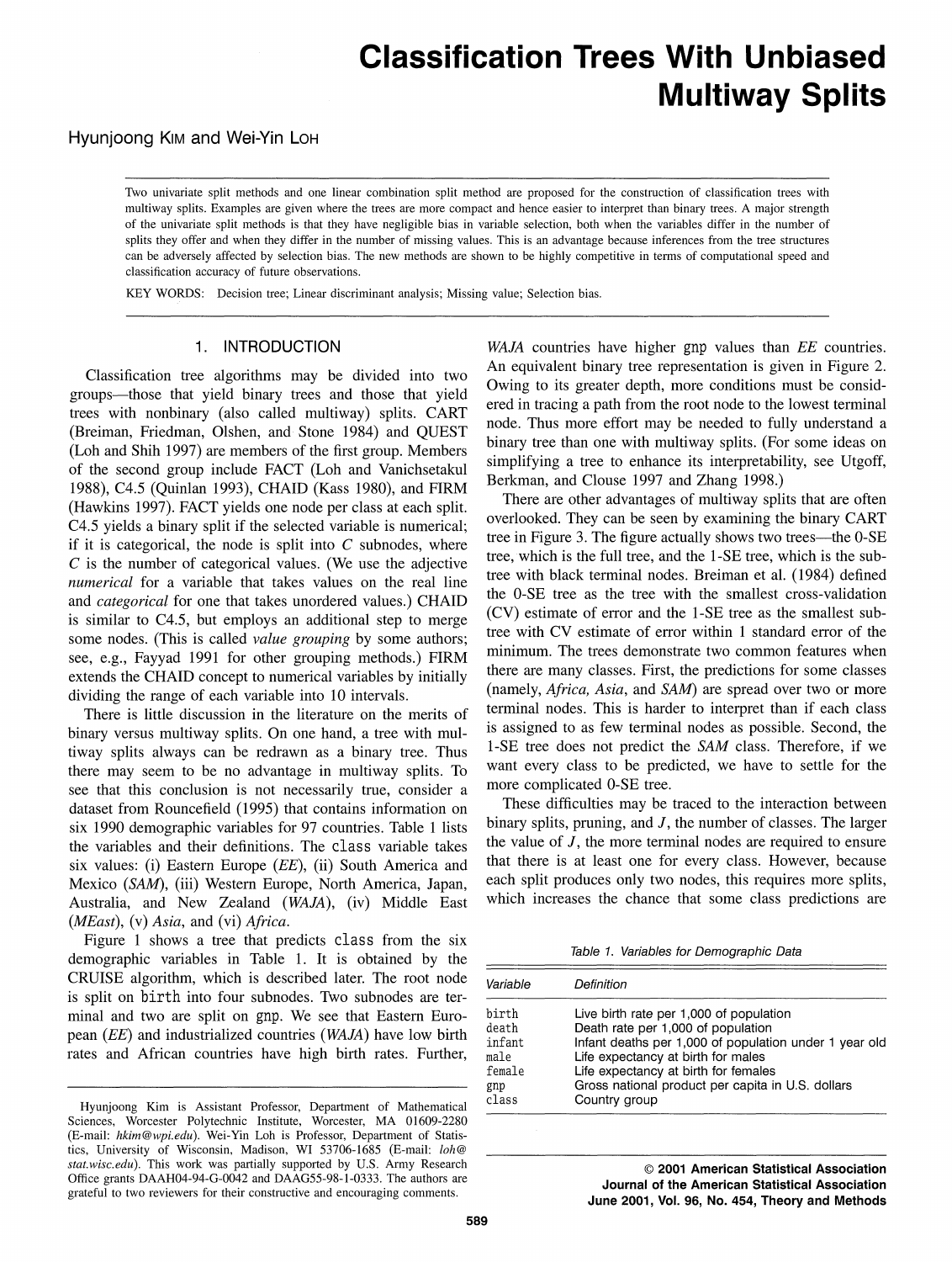

Figure 1. CRUISE 2D Tree for Demographic Data. The crossvalidation estimate of the misclassification error is .31. The 0-SE and 1-SE trees are the same.

spread over several terminal nodes. Pruning can alleviate this, but as the 1-SE tree in Figure 3 shows, it can remove so many branches that some classes are not predicted.

All existing algorithms for multiway splits are inadequate in some ways. CHAID is inapplicable to numerical variables. FACT and FIRM do not prune. C4.5 produces multiway splits only for categorical variables and without value grouping. More importantly, all the algorithms have selection bias: if the predictor variables are independent of the class variable, they do not have the same chance to be selected for splitting. FACT, for example, is biased toward categorical variables and FIRM is biased toward numerical variables. Therefore, when a variable appears in a split, it is hard to know if the variable is indeed the most important or if the selection is due to bias. This undermines the inferential ability of the tree.

Doyle (1973), White and Liu (1994), and Loh and Shih (1997) warned about selection bias in greedy search algorithms when variables differ greatly in their numbers of splits. There is, however, another source of bias when variables differ in their proportions of missing values. To illustrate, consider the dataset in Lock (1993) on 93 new cars for the 1993 model year. Table 2 lists the variables: 19 are numerical, 3 are categorical, and 2 are binary. The class variable is type of car: small (sml), sporty (spt), compact (cmp), midsize (mid), large  $(lrg)$ , and van. Figure 4 shows the CART 0-SE and 1-SE trees. The dominance of luggage in the splits is striking, especially because many of the other variables are expected to have similar discriminatory power. It turns out that luggage has the most number of missing values by far. We show in Section 5 that CART is biased toward selecting variables with



Figure 2. Tree From Figure 1 Reformatted With Binary Splits.



Figure 3. CART 0-SE Tree for Demographic Data. The CV estimate of error is .30. At each split, a case goes down the left branch if the condition is satisfied. Terminal nodes of the 1-SE tree are marked by black circles; it does not predict SAM.

more missing values. This problem is not unique to CART. In the design of an algorithm, care must be taken to consider the effect of missing values on selection bias as well.

Motivated by the foregoing examples, we propose here a new algorithm called CRUISE (for classification rule with unbiased interaction selection and estimation) that splits each node into as many as J subnodes. It borrows and improves upon ideas from many sources, but especially from FACT, QUEST, and GUIDE (Loh 2001) for split selection and CART for pruning. CRUISE has the following desirable properties.

Table 2. Variables for Car Data

| Variable  | Definition                       |
|-----------|----------------------------------|
| manuf     | Manufacturer (31 categories)     |
| minprice  | Minimum price in \$1,000s        |
| midprice  | Midrange price in \$1,000s       |
| maxprice  | Maximum price in \$1,000s        |
| citympg   | City miles per gallon            |
| hwympg    | Highway miles per gallon         |
| airbag    | Air bags standard (3 categories) |
| drtrain   | Drive train type (3 categories)  |
| cylin     | Number of cylinders              |
| enginsz   | Engine size in liters            |
| hp        | Horsepower                       |
| rpm       | Revolutions per minute           |
| rev       | Engine revolutions per mile      |
| manual    | Manual transmission (yes, no)    |
| fuel      | Fuel tank capacity in gallons    |
| passngr   | Passenger capacity               |
| length    | Length in inches                 |
| wheelbase | Wheelbase length in inches       |
| width     | Width in inches                  |
| uturn     | U-turn space in feet             |
| rearseat  | Rear seat room in inches         |
| luggage   | Luggage capacity in cubic feet   |
| weight    | Weight in pounds                 |
| domestic  | U.S. or non-U.S. manufacturer    |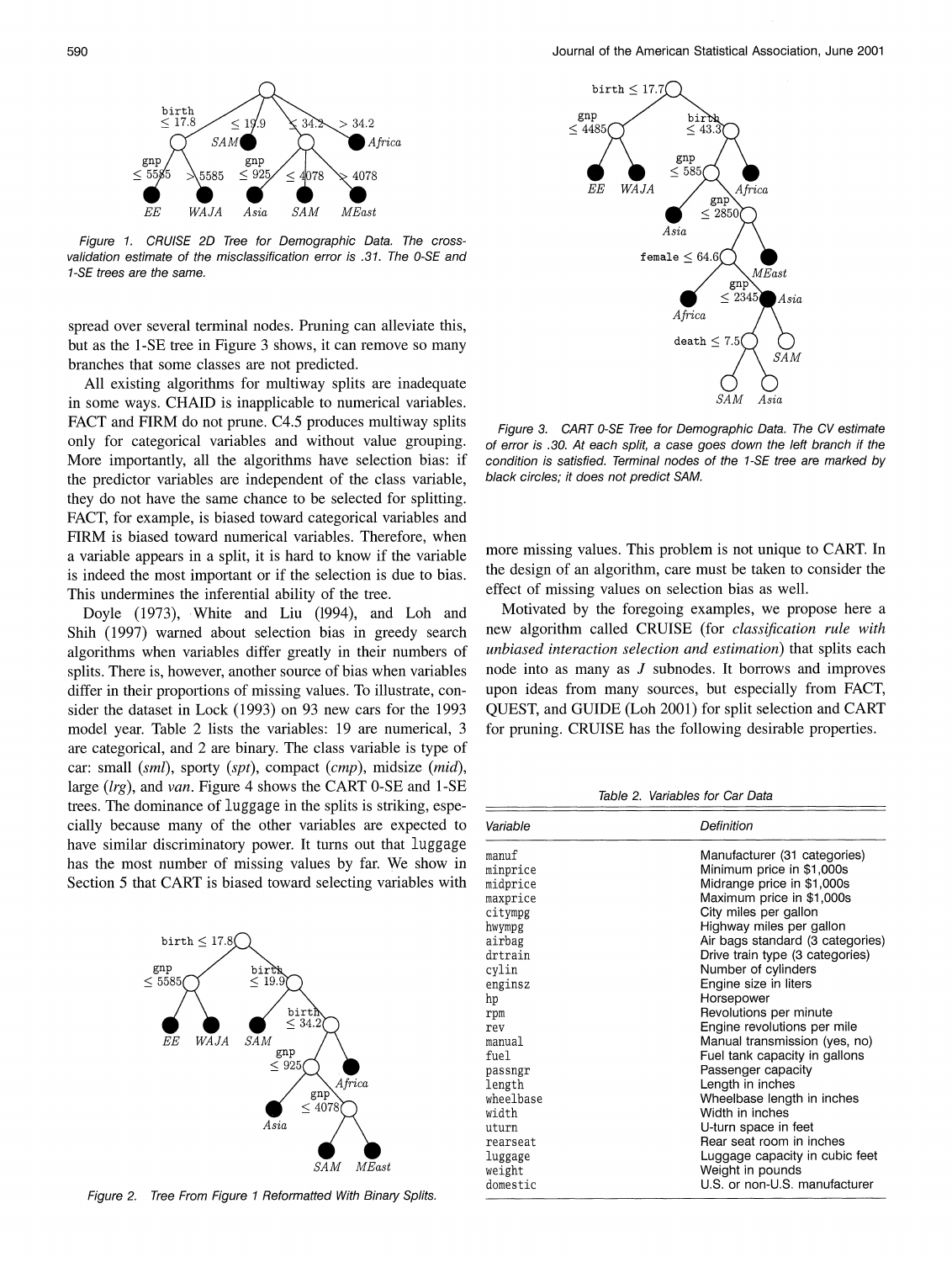

591

Figure 4. CART 0-SE Tree for Car Data. The CV estimate of error is .45. S contains the manufacturers Chrysler, Eagle, Ford, Geo, Lincoln, Mazda, Mitsubishi, Plymouth, Pontiac, Saturn, Subaru, Suzuki, and Volkswagen. Terminal nodes of the 1-SE tree are marked by black circles; the 1-SE tree does not predict the van class.

- 1. Its trees often have prediction accuracy at least as high as those of CART and QUEST, two highly accurate algorithms according to a recent study (Lim, Loh, and Shih 2000).
- 2. It has fast computation speed. Because it employs multiway splits, this precludes the use of greedy search methods.
- 3. It is practically free of selection bias. QUEST has little bias when the learning sample is complete, but it produces binary splits.
- 4. It is sensitive to local interactions between variables. This produces more intelligent splits and shorter trees. No previous algorithm is designed to detect local interactions.
- 5. It has all the preceding properties with or without missing values in the learning sample.

The rest of this article is organized as follows. Section 2 discusses univariate splits, where each split involves only one variable. Two variable selection methods designed to minimize selection bias are presented and simulation results on their effectiveness are reported. Section 3 extends the approach to linear combination splits, which have greater flexibility and prediction accuracy. Section 4 compares the prediction accuracy and computational speed of CRUISE against more than 30 methods on 32 datasets without missing values. The results show that CRUISE has excellent speed and that differences in mean misclassification rates between it and the best method are not statistically significant. Section 5 considers the problems created by missing values. We explain why they cause a bias in CART and how CRUISE deals with them. The algorithms are compared on 13 more datasets that contain missing values. Section 6 concludes the article with some summary remarks. A few algorithmic details are given in the Appendix.

#### UNIVARIATE SPLITS  $2.$

Loh and Shih (1997) showed that the key to avoiding selection bias is separation of variable selection from split point selection. That is, to find a binary split of the form  $X \in S$ , first choose  $X$  and then search for the set  $S$ . This differs from the greedy search approach of simultaneously finding  $X$  and  $S$ to minimize some node impurity criterion. The latter results in selection bias when some  $X$  variables permit few splits, while others allow many. We, therefore, first deal with the problem of how to select  $X$  in an unbiased manner.

#### $2.1$ Selection of Split Variable

We propose two methods of variable selection. The first method (called 1D) is borrowed from QUEST. The idea is to compute  $p$  values from analysis of variance (ANOVA)  $F$ tests for numerical variables and contingency table  $\chi^2$  tests for categorical variables, and to select the variable with the smallest  $p$  value. In the event that none of the tests is significant, a Bonferroni-corrected Levene (1960) test for unequal variance among the numerical variables is carried out. The procedure is approximately unbiased in the sense that if the predictor variables and the class variable are mutually independent, each variable has approximately the same probability of being selected. Algorithm 1 in the Appendix describes the method in detail.

A weakness of this method is that it is designed to detect unequal class means and variances in the numerical variables. If the class distributions differ in other respects, it can be ineffective. Two examples are given in Figure 5. The left panel shows the distributions of two classes along one predictor variable. One distribution is normal and the other is exponential, but their means and variances are the same. The ANOVA and Levene tests will not find this variable significant. The right panel shows another two-class problem where there is a checkerboard pattern in the space of two variables. One class is uniformly distributed on the white and the other on the gray squares. The ideal solution is to split on one variable followed by splits on the other. Unfortunately, because the ANOVA and Levene tests do not look ahead, they most likely would select a third variable for splitting.

Loh (2001) suggests a way to detect pairwise interactions among the variables in regression trees. We extend it to the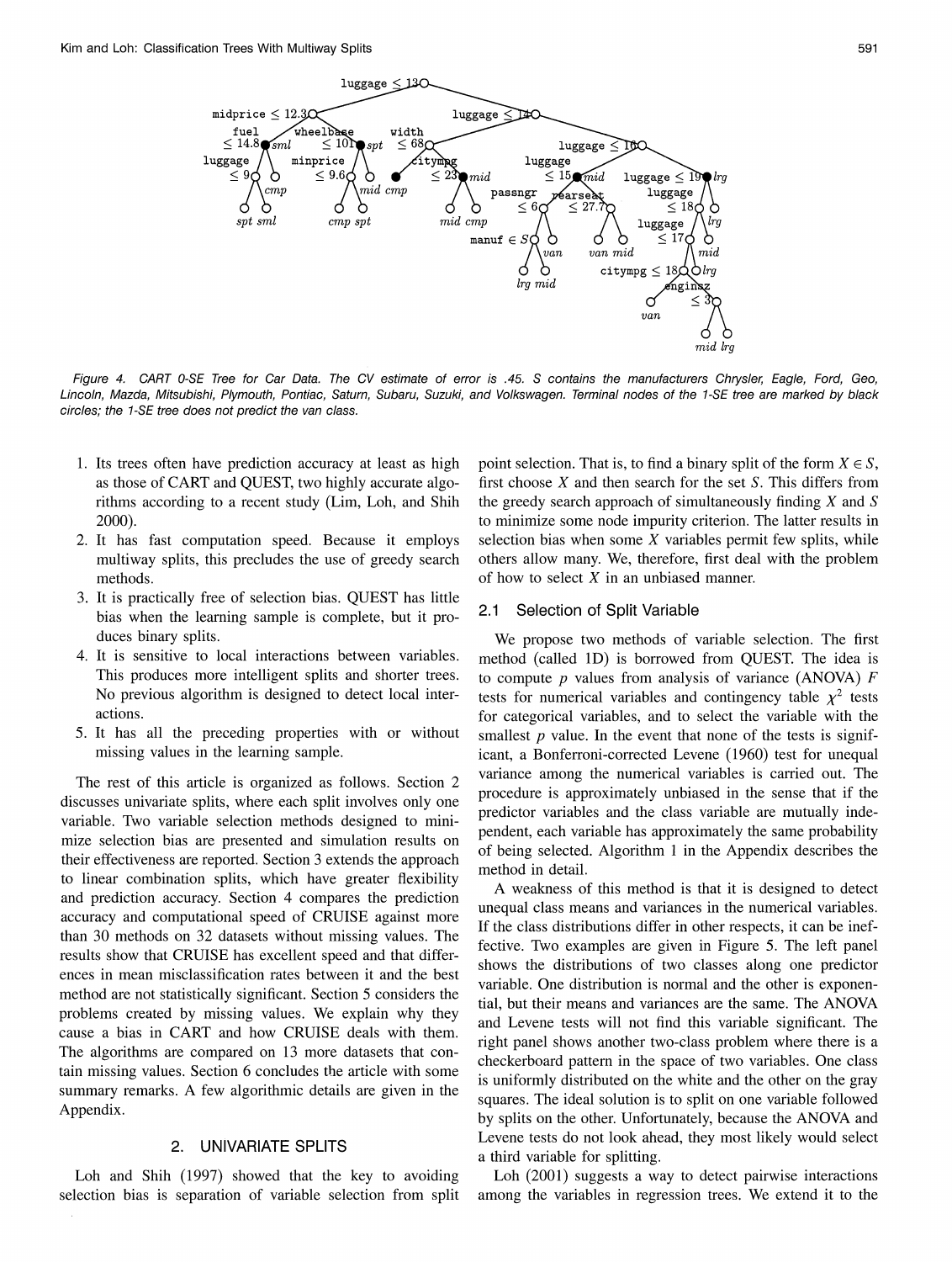

Figure 5. Two Examples Where the ANOVA and Levene Tests Fail. The left panel shows two univariate class densities with the same means and variances. The right panel shows a bivariate domain where one class is uniformly distributed over the white and the other over the gray squares.

classification problem here. The idea is to divide the space spanned by a pair of variables into regions and cross-tabulate the data using the regions as columns and the class labels as rows. In the right panel of Figure 5, for example, we can divide the  $(X_1, X_2)$  space into four regions at the sample medians and form a  $2 \times 4$  contingency table for the data. The Pearson  $\chi^2$  test of independence will be highly significant. If both  $X_1$  and  $X_2$  are categorical variables, their category value pairs may be used to form the columns. If one variable is numerical and the other is categorical, the former can be converted into a two-category variable by grouping its values according to whether they are larger or smaller than their sample median. To detect marginal effects such as that in the left panel of Figure 5, we apply the same idea to each variable singly. If the variable is categorical, its categories form the columns of the table. If the variable is numerical, the columns are formed by dividing the values at the sample quartiles. Thus a set of marginal tables and a set of pairwise tables are obtained. The table with the most significant  $p$  value is selected. If it is a marginal table, the associated variable is selected to split the node. Otherwise, if it is a pairwise table, we can choose the variable in the pair that has the smaller marginal  $p$  value.

Loh (2001) showed that for regression trees, this approach is slightly biased toward categorical variables, especially if some take many values. He used a bootstrap method to correct the selection bias. To avoid overcorrecting the bias when it is small, he increased the bias before correction by selecting the categorical variable if the most significant  $p$  value was due to a pairwise table that involved one numerical and one categorical variable. We follow a similar approach here and call it the 2D variable selection method. A full description of the procedure is given in Algorithms 2 and 3 in the Appendix.

# 2.2 Selection of Split Points

Once  $X$  is selected, we need to find the sets of  $X$  values that define the split. If  $X$  is a numerical variable, FACT applies linear discriminant analysis  $(LDA)$  to the X values to find the split points. Because LDA is most effective when the data are normally distributed with the same covariance matrix, CRUISE performs a Box–Cox transformation on the  $X$  values before application of LDA. (See Qu and Loh 1992 for some

theoretical support for Box-Cox transformations in classification problems.) If  $X$  is a categorical variable, it is first converted to a  $0-1$  vector. That is, if X takes values in the set  $\{c_1, c_2, \ldots, c_m\}$ , we define a vector  $D = (D_1, D_2, \ldots, D_m)$ such that  $D_i = 1$  if  $X = c_i$  and  $D_i = 0$  if  $X \neq c_i$ . The D vectors are then projected onto the largest discriminant coordinate (crimcoord). Finally, the Box-Cox transformation is applied to the crimcoord values. Because the Box-Cox transformation requires the data to be positive valued, we add  $2x_{(2)} - x_{(1)}$  to the X values if  $x_{(1)} \leq 0$ . Here  $x_{(i)}$  denotes the *i*th order statistic of the  $X$  or crimcoord values. The details are given in Algorithm 4 in the Appendix. After the split points are computed, they are back-transformed to the original scale.

The preceding description is for the 2D method. Selection of split points in the 1D method is the same, except that the Box–Cox transformation is not carried out if the variable is selected by Levene's test. Instead, the FACT method is used, that is, the partitions are found by applying LDA to the absolute deviations about the sample grand mean at the node.

Owing to its parametric nature, LDA sometimes can yield one or more intervals that contain no data points. When this occurs, we divide each empty interval into two halves and combine each half with its neighbor. A rarer situation occurs when large differences among the class priors cause LDA to predict the same class in all the intervals. In this event, the LDA partitions are ignored and the split points are simply taken to be the midpoints between successive class means.

#### $2.3$ **Comparison of Selection Bias**

A simulation experiment was carried out to compare the selection bias of the 1D and 2D methods with that of CART. The experiment is restricted to the two-class problem to avoid the long computation times of greedy search when there are more than two classes and some categorical variables take many values. Tables 3 and 4 define the simulation models. The learning sample size is 1,000 and class priors are equal.

First we consider selection bias at the root node in the null case with three numerical and two categorical variables, each being independent of the class variable. Table 5 shows the results when the predictor variables are mutually independent. The CART selection probability for the categorical variable  $X_5$ grows steadily as  $k$ , its number of categories, increases. When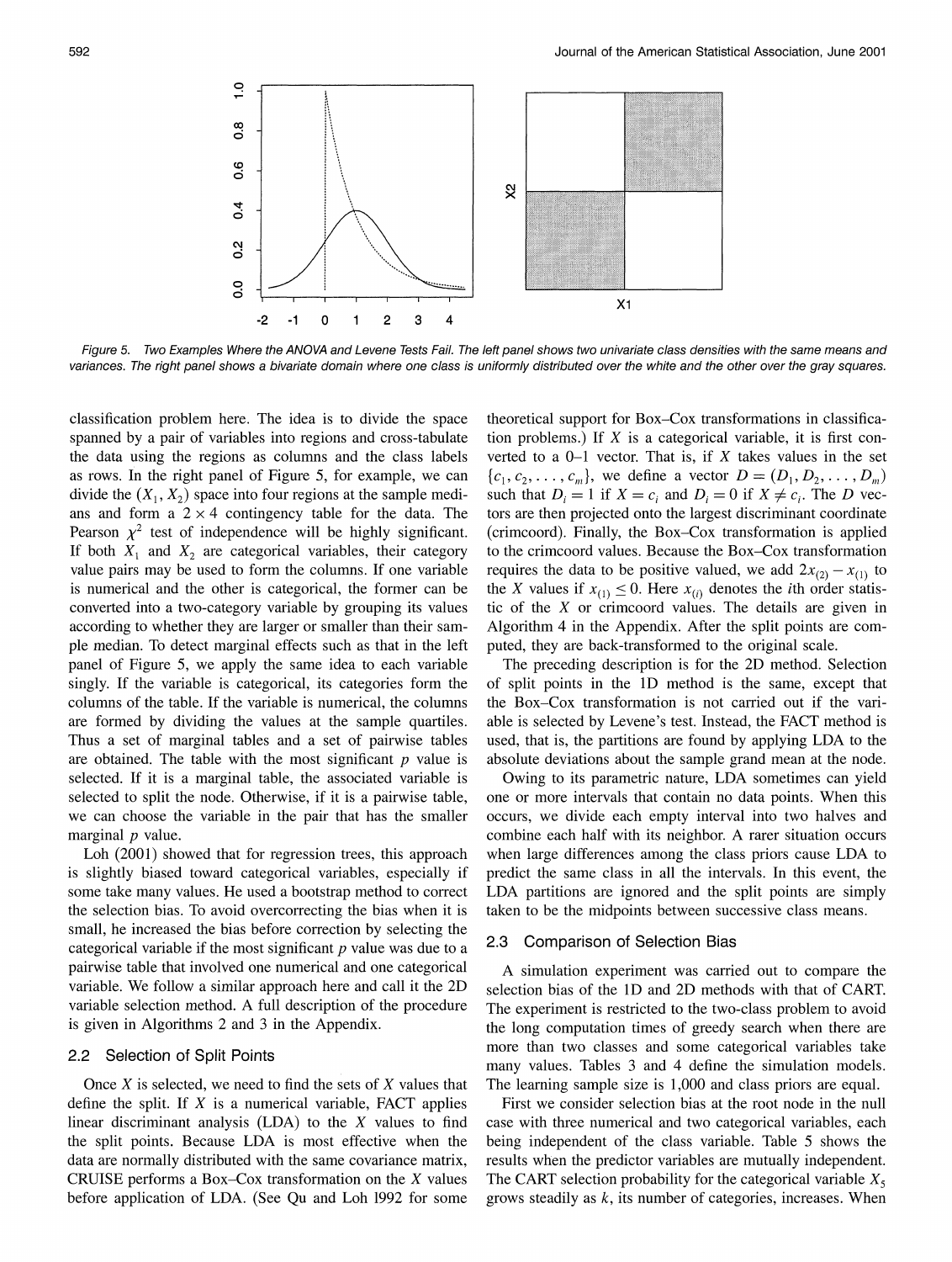Table 3. Distributions Used in Simulation Study of Selection Bias

| Variable | Definition                                                                          |
|----------|-------------------------------------------------------------------------------------|
| z        | Standard normal variable                                                            |
| E        | Exponential variable with unit mean                                                 |
| B        | Beta variable with density proportional to $x^4(1-x)^2$ , $0 < x < 1$               |
| $C_{k}$  | Categorical-valued variable uniformly distributed on the integers $1, 2, \ldots, k$ |
| $D_k$    | Numerical variable uniformly distributed on the integers $1, 2, \ldots, k$          |
| U        | Uniform variable on the unit interval                                               |
| R        | Independent copy of U                                                               |

 $k = 5$ , the probability is about .1, half the unbiased value of .2. When  $k = 10$ , the probability is close to .5 and when  $k = 20$ , it is .9. On the other hand, the probabilities for the 1D and 2D methods all lie within two simulation standard errors of .2.

To examine the effect of dependence among the variables, another experiment was conducted with correlated variables. The precise form of dependence is given in the first column of Table 6. Variables  $X_1$  and  $X_2$  are correlated, with their correlation controlled by a parameter  $\delta$  such that corr $(X_1, X_2)$  =  $\delta/\sqrt{1+\delta^2}$ . As  $\delta$  varies from 0 to 10, the correlation increases from 0 to .995. The joint distribution of  $X_4$  and  $X_5$  is given in Table 7. The results in Table 6 show that CART is still heavily biased toward  $X_5$ . The 1D and 2D methods are again relatively unbiased, although only 2D has all its probabilities within 2 standard errors of .2.

Selection bias in the null case is harmless if pruning or a direct stopping rule yields a trivial tree. A trivial tree is worthless, however, in nonnull situations. To observe how often this occurs when the 1-SE tree is used, a third simulation experiment was carried out with mutually independent variables. Misclassification rates are estimated with independent test samples. For the shift and asymmetric models defined in Table 4, the selection probability for  $X_1$  should be high, because it is the only variable associated with the class variable. For the interaction model, either  $X_1$  or  $X_2$  should be selected with high probability. Tables 8, 9, and 10 give the results as  $k$ , the number of categories in  $X_5$ , increases. They show that the following statements hold:

- 1. The selection bias of CART does not disappear with pruning even in the null case. Table 8 shows that about 40% of the CART trees have at least one split.
- 2. For CART, the probability of a nontrivial tree decreases slowly as  $k$  increases, but the conditional probability that the noise variable  $X_5$  is selected increases quickly with

Table 4. Models for Simulation Experiment on the Effect of Pruning

| Model       | Class | Distributions of X,                    |
|-------------|-------|----------------------------------------|
| Null        |       |                                        |
|             | 2     |                                        |
| Shift       |       | $Z + .2$                               |
|             | 2     |                                        |
| Asymmetric  |       | $(Z-1)/(U > .5) + (1.5Z+1)/(U < .5)$   |
|             | 2     | 1.57                                   |
| Interaction |       | $ZI(X_2 > .5) + (Z + .5)I(X_2 \le .5)$ |
|             | 2     | $ZI(X_2 \le .5) + (Z + .5)I(X_2 > .5)$ |

NOTE: Variables are mutually independent with  $X_2 \sim R$ ,  $X_3 \sim E$ ,  $X_4 \sim B$ , and  $X_5 \sim C_k$ , as defined in Table 3.

 $k$ . This holds for the null and nonnull models. Hence, large values of  $k$  tend to produce no splits, but when a split does occur, it is likely to be on the wrong variable.

- 3. There is no evidence of selection bias in the 1D and 2D methods for the null model, either unconditionally or conditionally on the event of a nontrivial tree.
- 4. Table 9 shows that the 1D method has more power than the 2D method in selecting  $X_1$  in the shift model, but 1D is worse than 2D in the asymmetric model and, as expected, in the interaction model (Table 10).
- 5. Only the 2D method selects the right variables with high probability in the interaction model. The other methods could not detect the interaction between  $X_1$  and  $X_2$ .
- 6. The average sizes of the nontrivial trees are fairly similar among the methods.
- 7. The misclassification rates are also fairly similar, except at the interaction model where the 2D method is slightly more accurate.

#### **LINEAR COMBINATION SPLITS**  $\mathbf{B}$

Trees with linear combination splits usually have better prediction accuracy because of their greater generality. They also tend to have fewer terminal nodes, although this does not translate to improved interpretation, because linear combination splits are much harder to comprehend. To extend the CRUISE approach to linear combination splits, we follow the FACT method, but add several enhancements. First, each categorical variable is transformed to a dummy vector and then projected onto the largest discriminant coordinate. This maps each categorical variable into a numerical one. After all categorical variables are transformed, a principal component analysis of the correlation matrix of the variables is carried out. Principal components with small eigenvalues are dropped to reduce the influence of noise variables. Finally, LDA is applied to the remaining principal components to find the split. Unlike the linear combination split methods of CART and QUEST, which divide the space in each node with a hyperplane, this method divides it into polygons, with each polygon being a node associated with a linear discriminant function. As in the case of univariate splits, the class assigned to a terminal node is the one that minimizes the misclassification cost, estimated from the learning sample. Whereas FACT breaks ties randomly, we choose among the tied classes those that have not been assigned to any sibling nodes.

Another departure from the FACT algorithm occurs when a split assigns the same class to all its nodes. Suppose, for example, that there are  $J$  classes, labeled  $1, 2, \ldots, J$ . Let  $d_1, d_2, \ldots, d_t$  be the J linear discriminant functions induced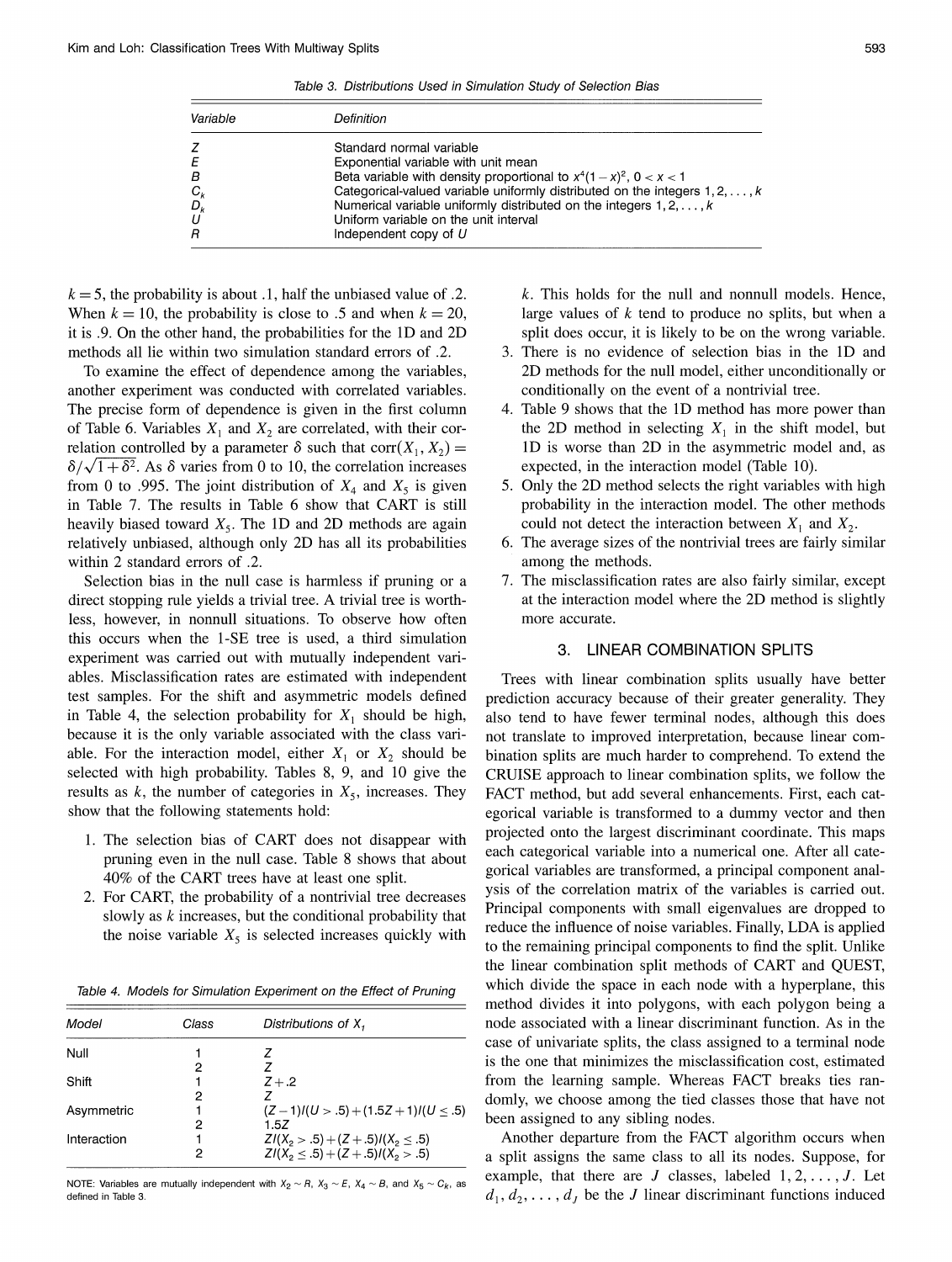|                | CART |     |     |     |     |     | 1D  |     |     | 2D  |     |     |  |
|----------------|------|-----|-----|-----|-----|-----|-----|-----|-----|-----|-----|-----|--|
|                | 5    | 10  | 15  | 20  | 5   | 10  | 15  | 20  | 5   | 10  | 15  | 20  |  |
| $X_1 \sim Z$   | .41  | .25 | .12 | .05 | .20 | .20 | .22 | .20 | .20 | .19 | .21 | .20 |  |
| $X_2 \sim E$   | .42  | .26 | .12 | .05 | .23 | .20 | .21 | .21 | .21 | .20 | .20 | .19 |  |
| $X_3 \sim D_4$ | .04  | .02 | .01 | .00 | .21 | .21 | .20 | .20 | .20 | .20 | .19 | .20 |  |
| $X_4 \sim C_2$ | .02  | .01 | .01 | .00 | .19 | .19 | .18 | .21 | .17 | .21 | .19 | .21 |  |
| $X_5 \sim C_k$ | .11  | .46 | .74 | .90 | .18 | .20 | .20 | .19 | .21 | .21 | .21 | .20 |  |

Table 5. Estimated Probabilities of Variable Selection for the Two-Class Null Case Where the Variables Are Mutually Independent

NOTE:  $X_1$ ,  $X_2$ , and  $X_3$  are numerical, and  $X_4$  and  $X_5$  are categorical variables. Estimates are based on 1,000 Monte Carlo iterations and 1,000 samples in each iteration. Simulation standard errors are about .015. A method is unbiased if it selects each variable with probability .2.

Table 6. Estimated Probabilities of Variable Selection for the Two-Class Null Case With Varying Degrees of Dependence Between  $X_1$  and  $X_2$ 

|                                                                |            | CART       |            |              | 1D         |            |            | 2D         |            |
|----------------------------------------------------------------|------------|------------|------------|--------------|------------|------------|------------|------------|------------|
| $\delta$                                                       |            |            | 10         | 0            |            | 10         |            |            | 10         |
| $X_1 \sim Z$                                                   | .27        | .25        | .24        | .19          | .18        | .14        | .20        | .21        | .20        |
| $X_2 \sim E + \delta Z$<br>$X_3 \sim D_4$                      | .29<br>.02 | .25<br>.03 | .20<br>.04 | $-21$<br>.25 | .19<br>.19 | .12<br>.26 | .20<br>.22 | .20<br>.20 | .21<br>.20 |
| $X_4 \sim \lfloor U C_{10}/5 \rfloor + 1$<br>$X_5 \sim C_{10}$ | .01<br>.41 | .01<br>.46 | .01<br>.52 | .18<br>.17   | .23<br>.21 | .25<br>.23 | .18<br>.19 | .18<br>.21 | .19<br>.21 |

NOTE: The joint distribution of  $X_4$  and  $X_5$  is given in Table 7. Estimates are based on 1,000 Monte Carlo iterations and 1,000 samples in each iteration. A method is unbiased if it selects each variable with probability .2. Simulation standard errors are about .015. Only the 2D method has all its entries within two simulation standard errors of .2.

|    | $X_{\kappa}$ |           |           |           |           |              |                |              |              |              |  |  |
|----|--------------|-----------|-----------|-----------|-----------|--------------|----------------|--------------|--------------|--------------|--|--|
| Χ, |              | 2         | -3        | 4         | 5         | 6            | $\overline{7}$ | 8            | 9            | 10           |  |  |
| 2  | 1/10<br>0    | 1/10<br>0 | 1/10<br>0 | 1/10<br>0 | 1/10<br>0 | 5/60<br>1/60 | 5/70<br>2/70   | 5/80<br>3/80 | 5/90<br>4/90 | 1/20<br>1/20 |  |  |

Table 7. Joint Distribution of Categorical Variables  $X_4$  and  $X_5$  in Tables 6 and 13

Table 8. Probabilities of Variable Selection at the Root Node for the Null Model **Before and After Pruning** 

| Method |    |          |      |          | Conditional on $A = \{ T  > 1\}$ |                              |                   |              |
|--------|----|----------|------|----------|----------------------------------|------------------------------|-------------------|--------------|
|        | k  | $P(X_1)$ | P(A) | $P(X_1)$ | $P(X_5)$                         | $\tilde{\phantom{a}}$<br>E T | Misclass.<br>rate | Time<br>(s.) |
| CART   | 10 | .17      | .44  | .16      | .34                              | 4.3                          | .49               | 6392         |
|        | 15 | .09      | .42  | .09      | .62                              | 3.8                          | .49               | 5457         |
|        | 20 | .04      | .39  | .03      | .89                              | 3.1                          | .49               | 5028         |
| 1D     | 10 | .18      | .38  | .19      | .20                              | 4.0                          | .49               | 327          |
|        | 15 | .20      | .37  | .18      | .20                              | 3.9                          | .49               | 419          |
|        | 20 | .19      | .37  | .21      | .20                              | 4.0                          | .49               | 532          |
| 2D     | 10 | .18      | .34  | .19      | .18                              | 4.0                          | .49               | 1378         |
|        | 15 | .22      | .35  | .22      | .17                              | 4.2                          | .49               | 1839         |
|        | 20 | .18      | .37  | .20      | .18                              | 4.4                          | .49               | 2301         |

NOTE: k denotes the number of categories in  $X_5$ .  $P(X_i)$  is the probability that  $X_i$  is selected to split the node. | $\widetilde{P}$ | is the number of terminal nodes and  $E|\tilde{7}|$  is its expected value.  $P(A)$  is the probability that  $|\tilde{7}| > 1$ . Results are based on 1,000 Monte Carlo iterations with 1,000 learning samples in each iteration. Misclassification rates are estimated from independent test samples of size 500. Times are measured on a DEC Alpha Model 500a UNIX workstation.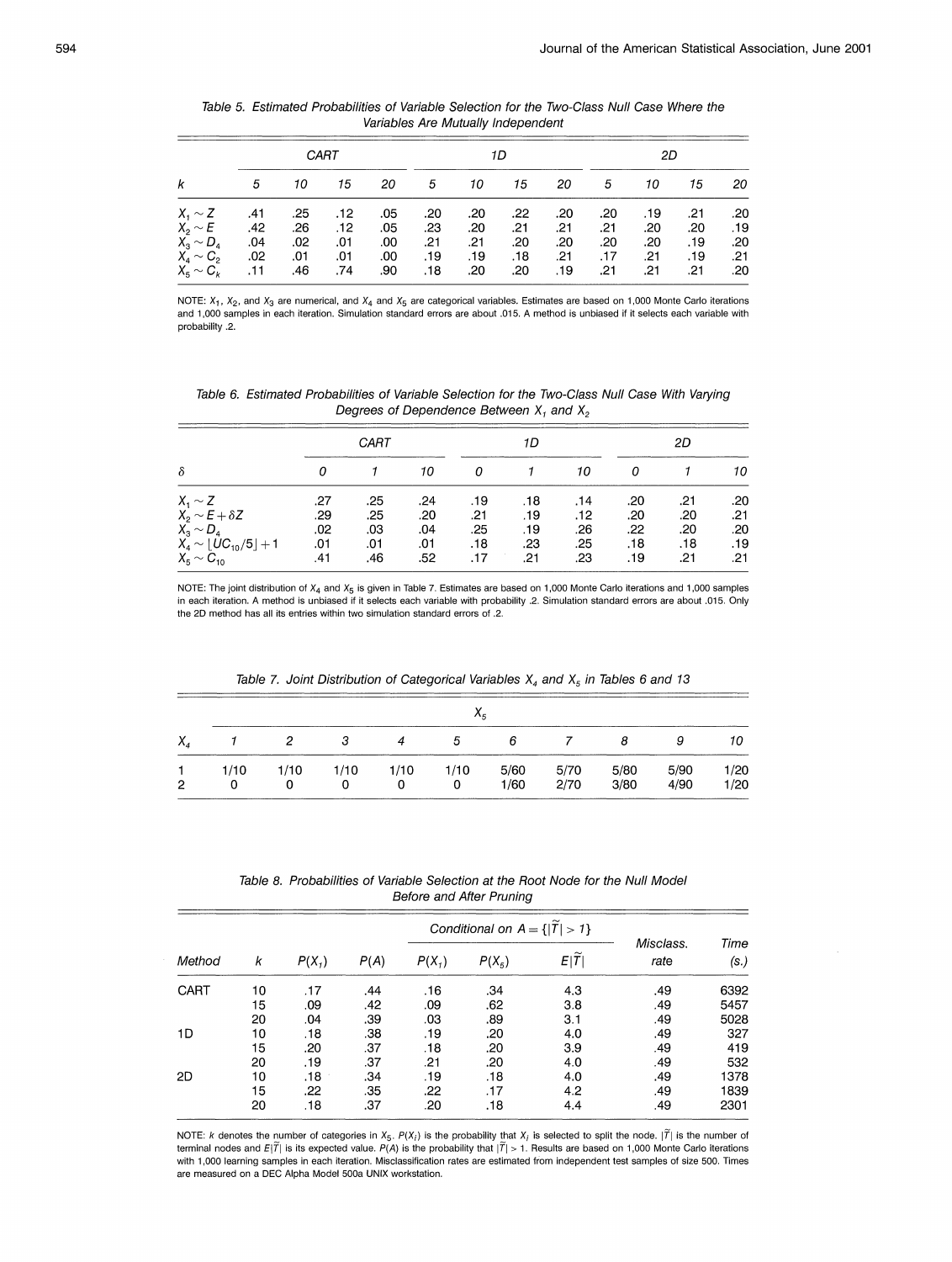|        |    |          |      |                  | Conditional on $A = \{ \tilde{T}  > 1\}$ |                    |                   | Time<br>(s.) |
|--------|----|----------|------|------------------|------------------------------------------|--------------------|-------------------|--------------|
| Method | k  | $P(X_1)$ | P(A) | $P(X_1)$         | $P(X_5)$                                 | $E \widetilde{T} $ | Misclass.<br>rate |              |
|        |    |          |      | Shift model      |                                          |                    |                   |              |
| CART   | 10 | .82      | .54  | .88              | .05                                      | 2.9                | .48               | 5433         |
|        | 15 | .68      | .49  | .76              | 18                                       | 3.0                | .48               | 4881         |
|        | 20 | .52      | .46  | .59              | .40                                      | 3.1                | .48               | 4512         |
| 1D     | 10 | .93      | .58  | .95              | .01                                      | 2.6                | .47               | 293          |
|        | 15 | .91      | .58  | .96              | .01                                      | 2.7                | .47               | 350          |
|        | 20 | .93      | .61  | .96              | .02                                      | 2.7                | .47               | 414          |
| 2D     | 10 | .81      | .52  | .90              | .01                                      | 2.7                | .48               | 1361         |
|        | 15 | .79      | .52  | .89              | .02                                      | 2.7                | .48               | 1788         |
|        | 20 | .81      | .54  | .90              | .02                                      | 2.8                | .48               | 2219         |
|        |    |          |      | Asymmetric model |                                          |                    |                   |              |
| CART   | 10 | .71      | .66  | .74              | .13                                      | 3.8                | .48               | 5828         |
|        | 15 | .58      | .61  | .62              | .30                                      | 3.8                | .48               | 5185         |
|        | 20 | .37      | .57  | .38              | .58                                      | 3.7                | .49               | 4832         |
| 1D     | 10 | .35      | .50  | .44              | .13                                      | 3.8                | .49               | 316          |
|        | 15 | .36      | .50  | .46              | .17                                      | 4.1                | .48               | 404          |
|        | 20 | .34      | .49  | .41              | .15                                      | 3.7                | .49               | 496          |
| 2D     | 10 | .65      | .53  | .71              | .06                                      | 4.4                | .48               | 1375         |
|        | 15 | .64      | .53  | .74              | .07                                      | 4.5                | .48               | 1807         |
|        | 20 | .65      | .53  | .73              | .05                                      | 4.3                | .48               | 2243         |

Table 9. Probabilities of Variable Selection at the Root Node for the Shift and Asymmetric Models **Before and After Pruning** 

NOTE: Simulation standard errors are about .03. Misclassification rates are estimated from independent test samples of size 500. Times are measured on a DEC Alpha Model 500a UNIX workstation.

by a split. Denote their values taken at the *i*th case by  $d_1(i), d_2(i), \ldots, d_i(i)$ . Suppose that there is a class j' such that  $d_{i}(i) \geq d_i(i)$  for all i and j. Then all the nodes are assigned to class  $j'$ . This event can occur if class priors or misclassification costs are sufficiently unbalanced. Because such a split is not useful, we force a split between class  $j'$  and the class with the next largest average discriminant score. Let  $\overline{d}_i$  be the average value of  $d_i(i)$  in the node. Then  $\overline{d}_{i'} \geq \overline{d}_i$ for all  $j$ . Let  $j''$  be the class with the second largest value of  $\overline{d}_i$  and define  $c = \overline{d}_{i'} - \overline{d}_{i''}$ . Now split the node with the discriminant functions  $d_1, d_2, \ldots, d_J$  except that  $d_{i'}$  is replaced with  $d_{i} - c$ . This usually will produce two nodes that contain most of the observations, one for class  $j'$  and one for class  $j''$ . The nodes for the other classes will contain few observations. Whereas this procedure is likely to be unnecessary in nodes far down the tree (because they may be pruned later), it

is carried out only if the number of cases in the node exceeds 10% of the total sample size.

#### PREDICTION ACCURACY AND TRAINING TIME  $\overline{4}$ .

Lim et al. (2000) compared a large number of algorithms on 32 datasets in terms of misclassification error and training time. They found that POLYCLASS (Kooperberg, Bose, and Stone 1997), a spline-based logistic regression algorithm, has the lowest average error rate, although it is not statistically significant from that of many other methods. On the other hand, there are great differences in the training times, which range from seconds to days. That study includes two implementations of the CART univariate split algorithm—IND (Buntine 1992) and Splus (Clark and Pregibon 1993). In this section, we add CRUISE and Salford Systems' CART (Steinberg and

Table 10. Probabilities of Variable Selection at the Root Node for the Interaction Model for Nontrivial Pruned Trees

| Method | k  | P(A) | $P(X_1)$ | $P(X_2)$ | $P(X_5)$ | E[T] | Misclass.<br>rate | Time<br>(s.) |
|--------|----|------|----------|----------|----------|------|-------------------|--------------|
| CART   | 10 | .59  | .21      | .20      | .28      | 5.0  | .48               | 5989         |
|        | 15 | .50  | .11      | .09      | .64      | 4.2  | .49               | 5407         |
|        | 20 | .45  | .04      | .04      | .80      | 3.8  | .49               | 5010         |
| 1D     | 10 | .61  | .27      | .27      | .13      | 4.6  | .47               | 303          |
|        | 15 | .61  | .27      | .24      | .15      | 4.7  | .47               | 376          |
|        | 20 | .60  | .27      | .24      | .13      | 4.8  | .47               | 456          |
| 2D     | 10 | .90  | .48      | .52      | .00      | 5.3  | .44               | 1288         |
|        | 15 | .89  | .49      | .51      | .00      | 5.3  | .44               | 1672         |
|        | 20 | .91  | .51      | .49      | .00      | 5.3  | .44               | 2051         |

NOTE: Simulation standard errors are about .03. Misclassification rates are estimated from independent test samples of size 500. Times are measured on a DEC Alpha Model 500a UNIX workstation.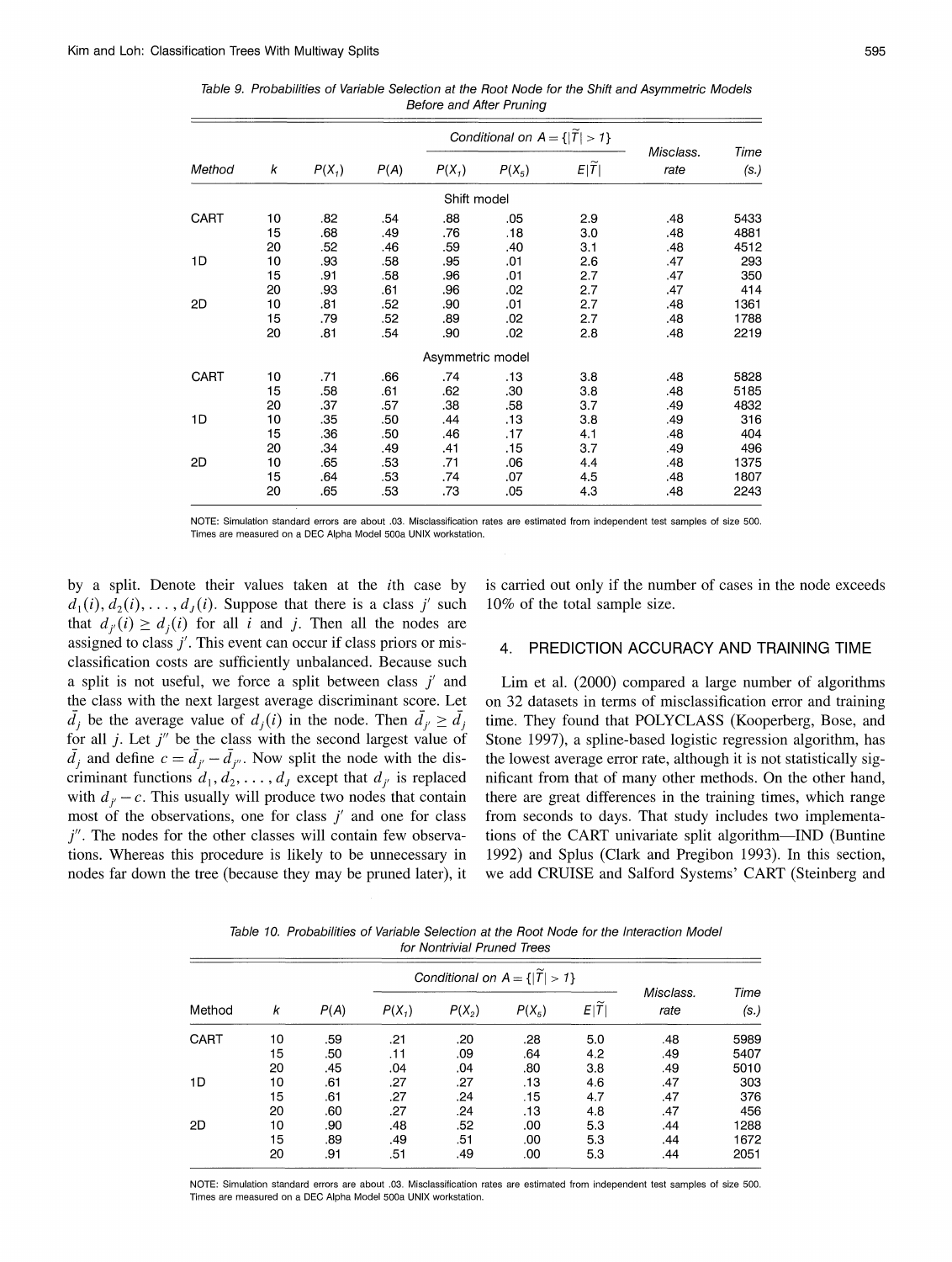Table 11. Classification Algorithms in Comparative Study; 0-SE Tree Used Where Applicable

| Name             | Description                                                         |
|------------------|---------------------------------------------------------------------|
| CR1              | <b>CRUISE 1D</b>                                                    |
| CR <sub>2</sub>  | CRUISE 2D                                                           |
| CRL              | CRUISE linear combination splits                                    |
| CTU              | Salford Systems CART univariate splits (Steinberg and Colla 1992)   |
| <b>CTL</b>       | Salford Systems CART linear combination splits                      |
| SPT              | Splus-tree univariate splits (Clark and Pregibon 1993)              |
| QTU              | QUEST univariate splits (Loh and Shih 1997)                         |
| QTL              | <b>QUEST</b> linear combination splits                              |
| FTU              | FACT univariate splits (Loh and Vanichsetakul 1988)                 |
| FTL              | FACT linear combination splits                                      |
| IC               | IND CART univariate splits (Buntine 1992)                           |
| IB               | <b>IND Bayes</b>                                                    |
| IB <sub>0</sub>  | IND Bayes with opt style                                            |
| IM               | IND Bayes with mml style                                            |
| IM <sub>0</sub>  | IND Bayes with opt and mml styles                                   |
| C <sub>4</sub> T | C4.5 decision tree (Quinlan 1993)                                   |
| C4R              | C4.5 decision rules                                                 |
| 0CU              | OC1 tree, univariate splits (Murthy, Kasif, and Salzberg 1994)      |
| OCL              | OC1 with linear combination splits                                  |
| 0 <sub>CM</sub>  | OC1 with univariate and linear combination splits                   |
| LMT              | LMDT linear combination split tree (Brodley and Utgoff 1995)        |
| CAL              | CAL5 decision tree (Müller and Wysotzki 1994)                       |
| T1               | One-split tree (Holte 1993)                                         |
| LDA              | Linear discriminant analysis                                        |
| QDA              | Quadratic discriminant analysis                                     |
| NN               | Nearest neighbor                                                    |
| LOG              | Polytomous logistic regression                                      |
| FM1              | FDA-MARS, additive model (Hastie, Tibshirani, and Buja 1994)        |
| FM <sub>2</sub>  | FDA-MARS, interaction model                                         |
| PDA              | Penalized discriminant analysis (Hastie, Buja, and Tibshirani 1995) |
| MDA              | Mixture discriminant analysis (Hastie and Tibshirani 1996)          |
| POL              | POLYCLASS (Kooperberg et al. 1997)                                  |
| <b>LVQ</b>       | Learning vector quantization neural network (Kohonen 1995)          |
| RBF              | Radial basis function neural network (Sarle 1994)                   |

Colla 1992), which allows linear combination splits, to the comparison. The list of algorithms and their acronyms are given in Table 11. The reader is referred to Lim et al. (2000) for details on the other algorithms and the datasets.

A plot of median training time versus mean error rate for each algorithm is given in the upper half of Figure 6. The training times are measured on a DEC 3000 Alpha model 300 workstation running the UNIX operating system. POLYCLASS (abbreviated as POL in the plot) still has the lowest mean error rate. As in Lim et al. (2000), we fit a mixed effects model with interactions to determine if the differences in mean error rates are statistically significant. The algorithms

are treated as fixed effects and the datasets as random effects. This yields a  $p$  value less than .001 for a test of the hypothesis of equal algorithm effects. Using 90% Tukey simultaneous confidence intervals (Hochberg and Tamhane 1987, p. 81), we find that a difference in mean error rates less than .056 is not statistically significant from zero. This is indicated in the plot by a solid vertical line, which separates the algorithms into two groups: those that have mean error rates that do not differ statistically significantly from that of POL and those that do. All except seven algorithms fall on the left of the line. The dotted horizontal lines divide the algorithms into four groups according to median training time: less than 1 min,

Table 12. Probabilities of Variable Selection Where the Class Variable Is Independent of Five Mutually Independent Variables

| Distribution        |     | Percent missing X, | CART |     |     |     | 1D<br>Percent missing $X_i$ |     | 2D<br>Percent missing X, |     |     |     |
|---------------------|-----|--------------------|------|-----|-----|-----|-----------------------------|-----|--------------------------|-----|-----|-----|
|                     | 20  | 40                 | 60   | 80  | 20  | 40  | 60                          | 80  | 20                       | 40  | 60  | 80  |
| $X_1 \sim Z$        | .42 | .55                | .67  | .78 | .22 | .20 | .23                         | .21 | .23                      | .18 | .21 | .23 |
| $X_2 \sim E$        | .20 | .12                | .11  | .07 | .21 | .20 | .20                         | .21 | .17                      | .21 | .20 | .20 |
| $X_3 \sim D_4$      | .03 | .01                | .01  | .01 | .19 | .20 | .19                         | .20 | .19                      | .19 | .17 | .17 |
| $X_4 \sim C_2$      | .01 | .00                | .01  | .00 | .20 | .21 | .21                         | .19 | .19                      | .19 | .20 | .18 |
| $X_{5} \sim C_{10}$ | .35 | .31                | .20  | .14 | .18 | .20 | .19                         | .20 | .23                      | .23 | .22 | .22 |

NOTE: Notations are defined in Table 3. Only X<sub>1</sub> has missing values. Estimates are based on 1,000 Monte Carlo iterations and 1,000 samples in each iteration. A method is unbiased if it selects each variable with probability .2. Simulation standard errors are about .015.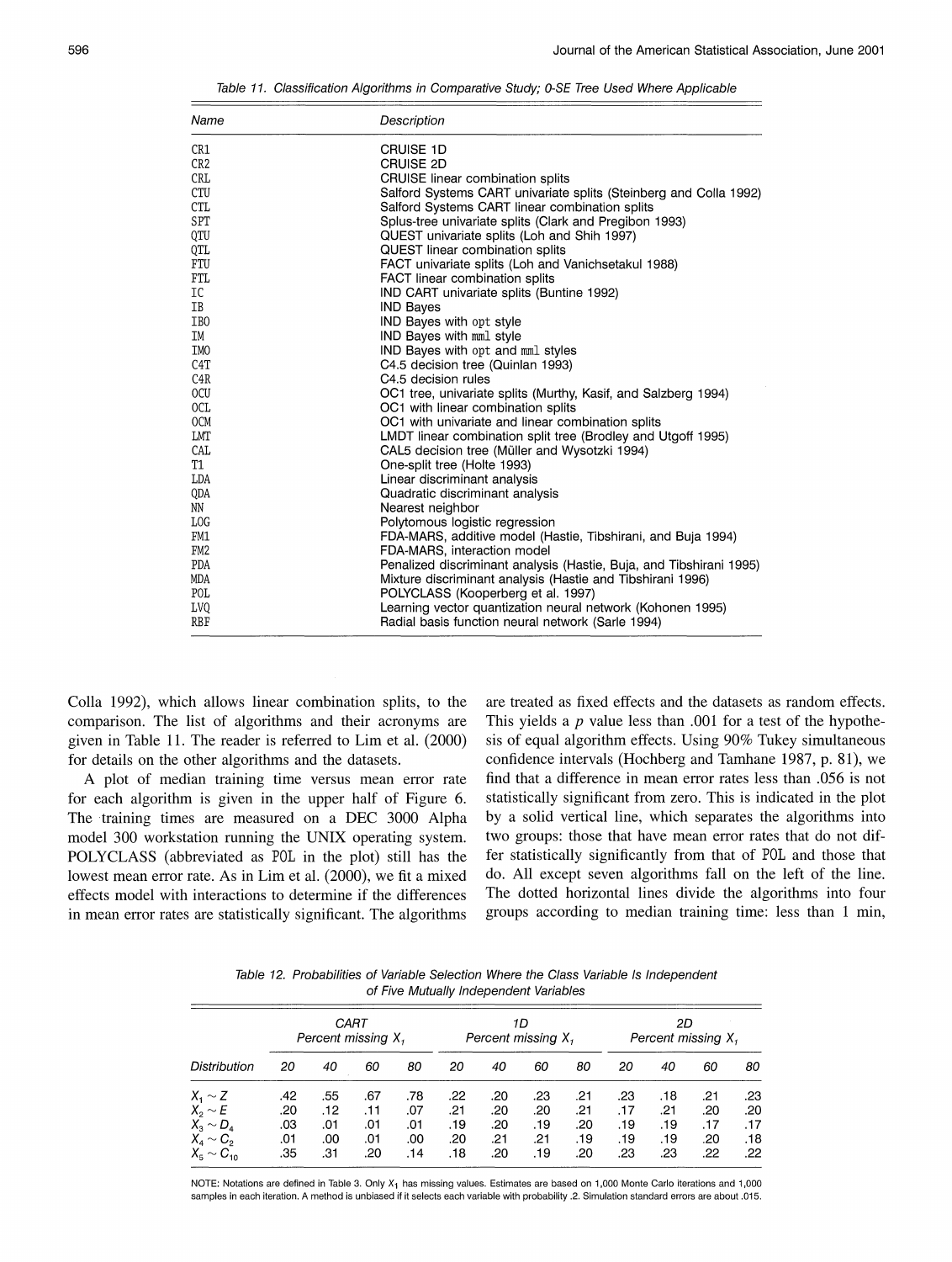

(a) All algorithms

(b) Under 10min., accuracy not sig. diff. from POL



Figure 6. Median Training Time Versus Mean Error Rate. The vertical axis is in log scale. Algorithms to the left of the solid vertical line in plot (a) have mean error rates that are not statistically significant at the 10% simultaneous level from POL. The subset of these algorithms that have median training time less than 10 min is shown in plot (b).

1–10 min, 10 min to 1 h, and more than 1 h. POL has the third highest median training time. The CRUISE linear combination split algorithm (CRL) has the second lowest mean error rate, but takes substantially less time. The mean error rates of the 1D and 2D algorithms (CR1 and CR2) and Salford Systems CART (CTU and CTL) are also not statistically significant from POL. A magnified plot of the algorithms that are not statistically significant from P0L and that require less than 10 min of median training time is shown in the lower half of Figure 6. The best algorithm in this group is CRL, followed closely by logistic regression.

#### **MISSING VALUES** 5.

The discussion so far has assumed that there are no missing values in the data. We now extend the CRUISE method to allow missing values in the learning sample as well as in future cases to be classified. One popular solution for univariate split selection uses only the cases that are nonmissing in the variable under consideration. We call this the "available

case" strategy. It is used in CART and QUEST. Another solution, used by FACT and QUEST, imputes missing values in the learning sample at each node and then treats all the data as complete.

After a split is selected, there is the problem of how to send a case with missing values through it. CART uses a system of "surrogate splits," which are splits on alternate variables. Others use imputation or send the case through every branch of the split. Quinlan (1989) compared these and other techniques on a nonpruning version of the C4.5 algorithm.

In this section, we show that missing values can contribute two additional sources of bias to the CART algorithm: in the selection of the main split and in the selection of the surrogates. We also consider some new unbiased missing value strategies and compare them with CART, QUEST, and C4.5 on some real datasets.

## 5.1 Bias of CART Split Selection

When CART evaluates a split of the form  $X \in S$ , it first restricts the learning sample to the set A of cases that are non-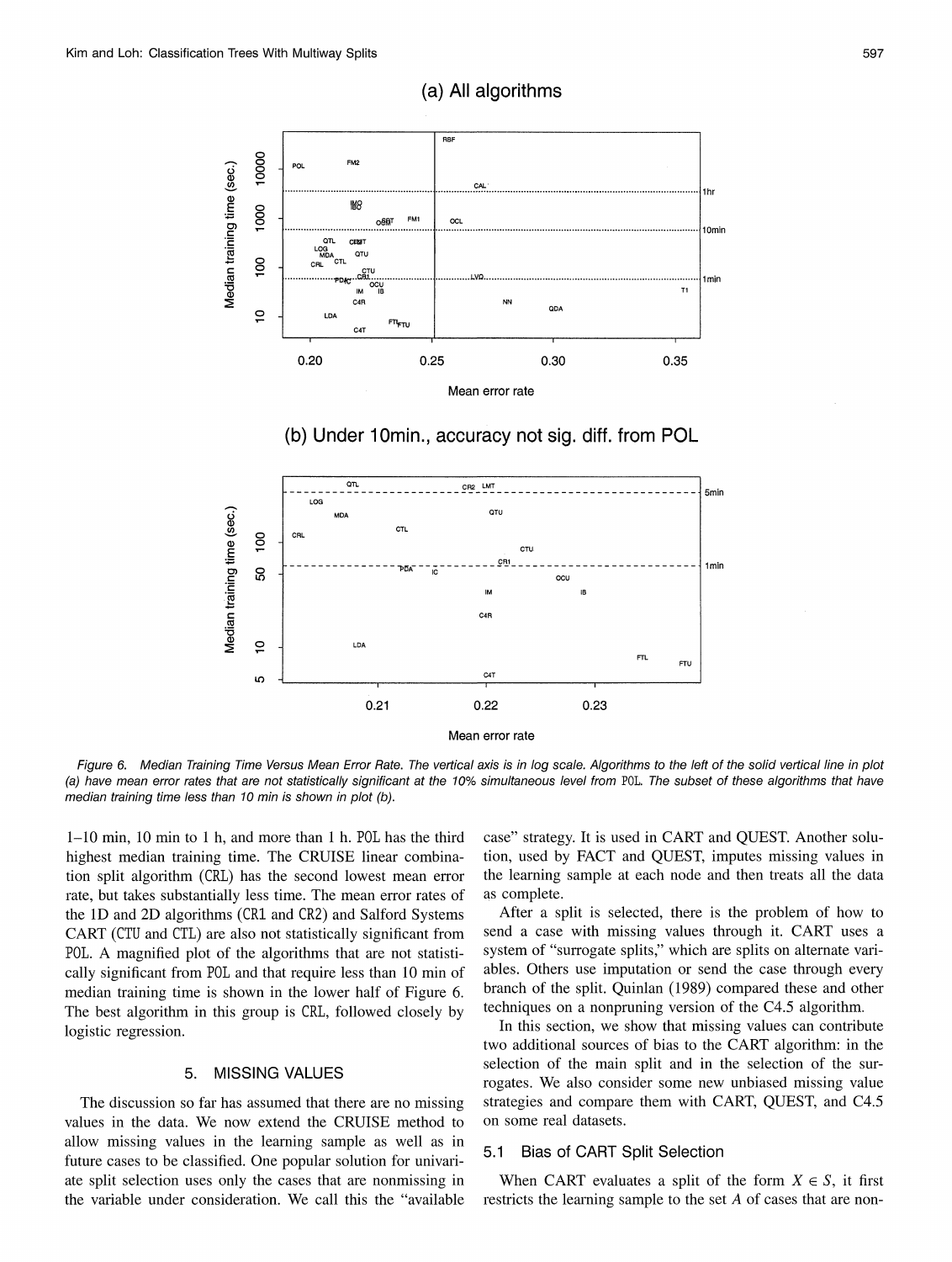Table 13. Probabilities of Variable Selection Where the Class Variable Is Independent of Five Dependent Variables

|                            |     |     | CART |     |     |      | 1D  |     | 2D  |     |     |     |  |
|----------------------------|-----|-----|------|-----|-----|------|-----|-----|-----|-----|-----|-----|--|
| Percent missing X, 20      |     | 40  | 60   | 80  | 20  | 40   | 60  | 80  | 20  | 40  | 60  | 80  |  |
| $X_1 \sim Z_1$             | .40 | .51 | .65  | .79 | .24 | .24  | .24 | .25 | .22 | .22 | .23 | .22 |  |
| $X_2 \sim Z_2$             | .12 | .11 | .06  | .04 | .16 | .13  | .14 | .15 | .18 | .18 | .19 | .20 |  |
| $X_3 \sim E + 10Z_2$       | .11 | .09 | .09  | .04 | .13 | . 14 | .15 | .14 | .19 | .19 | .20 | .20 |  |
| $X_4 \sim  UC_{10}/5  + 1$ | .01 | .01 | .00  | .00 | .23 | .23  | .25 | .23 | .19 | .19 | .18 | .18 |  |
| $X_{5} \sim C_{10}$        | .36 | .28 | .20  | .13 | .24 | .27  | .23 | .22 | .22 | .23 | .20 | .21 |  |

NOTE:  $Z_1$  and  $Z_2$  are independent standard normals. The correlation between  $X_2$  and  $X_3$  is .995. The joint distribution of  $X_4$  and  $X_5$ is given in Table 7. Only  $X_1$  has missing values. A method is unbiased if it selects each variable with probability .2. Estimates are based on 1,000 Monte Carlo iterations and 1,000 samples in each iteration. Simulation standard errors are about .015.

missing in  $X$ . Then, using a node impurity measure that is a function of the class proportions in  $A$ , it searches over all sets  $S$  to minimize the total impurity in the nodes. One problem with basing the impurity measure on proportions instead of sample sizes is that this creates a selection bias toward variables that possess larger numbers of missing values.

As an extreme example, consider a two-class problem where there is an  $X$  variable that is missing in all but two cases, so that A has only two members. Suppose that the cases take distinct values of  $X$  and they belong to different classes. Then any split on  $X$  that separates these two cases into different nodes will yield zero total impurity in the nodes. Since this is the smallest possible impurity, the split is selected unless there are ties.

To appreciate the extent of the selection bias in less extreme situations, we report the results of a simulation experiment with two classes and five variables that are independent of the class. The class variable has a Bernoulli distribution with probability of success .5.  $X_1$  has randomly missing values; the other variables are complete. The relative frequency with which each variable is selected is recorded. If a method is unbiased, the probabilities should be .2. Two scenarios are considered, with one having mutually independent variables and another having dependent ones. The results are given in Tables 12 and 13, respectively. The dependence structure in Table 13 is the same as that in Table 6. Clearly, the selection bias of CART toward  $X_1$  grows with the proportion of missing values.

*Example 1.* We saw in the car example in Figure 4 that the luggage variable is repeatedly selected to split the nodes. It turns out that luggage has the most missing values—11 out of 93. Only two other variables have missing values, namely, cylin and rearseat, with one and two missing, respectively. In view of the preceding results, it is likely that the selection of luggage is partly due to the bias of CART toward variables with more missing values. This conjecture is supported by one additional fact: all the vans in the dataset are missing the luggage variable, probably because the variable is not applicable to vans because they do not have trunks. To send the vans through the root node, the CART algorithm uses a surrogate split on wheelbase. However, because vans have similarly large wheelbase values, all of them are sent to the right node. This increases the proportion of missing values for luggage in the right node (from 11:93 to 11:57) and hence

its chance of selection there too. It is interesting to note that CRUISE selects wheelbase to split the root node.

*Example 2.* Another example of the effect of missing values on selection bias is provided by the hepatitis dataset from the University of California, Irvine (UCI), Repository of Machine Learning Databases (Merz and Murphy 1996). There are 19 measurements on 155 cases of hepatitis, of which 32 cases are deaths. Six variables take more than two values on a numerical scale; the rest are binary. The variables and their number of missing values are given in Table 14. Protime has the highest percentage (43%) of missing values.

The small proportion of deaths makes it hard to beat the naive classifier that classifies every case as "live" (see, e.g., Diaconis and Efron 1983 and Cestnik, Konenenko, and Bratko 1987). In fact, the 1-SE trees from the CART, QUEST, and CRUISE 1D methods are trivial with no splits. To make the problem more interesting, we employ a 2:1 cost ratio, making the cost of misclassifying a "die" patient as "live" twice that of the reverse. [C4.5 does not allow unequal misclassi-

Table 14. Variables and Their Number of Missing Values in Hepatitis Data

| Name                                                                                                                                                | Type                                                                                                                 | Number<br>missing                                     |
|-----------------------------------------------------------------------------------------------------------------------------------------------------|----------------------------------------------------------------------------------------------------------------------|-------------------------------------------------------|
| Person variables                                                                                                                                    |                                                                                                                      |                                                       |
| Age<br>Sex                                                                                                                                          | Numerical<br>Binary                                                                                                  | 0<br>0                                                |
| Medical test variables                                                                                                                              |                                                                                                                      |                                                       |
| Bilirubin<br>Alk phosphate<br>Sgot<br>Albumin<br>Protime                                                                                            | Numerical<br>Numerical<br>Numerical<br>Numerical<br>Numerical                                                        | 6<br>29<br>4<br>16<br>67                              |
| Symptom variables                                                                                                                                   |                                                                                                                      |                                                       |
| Histology<br>Steroid<br>Antivirals<br>Fatigue<br>Malaise<br>Anorexia<br>Big liver<br>Firm liver<br>Spleen palpable<br>Spiders<br>Ascites<br>Varices | Binary<br>Binary<br>Binary<br>Binary<br>Binary<br>Binary<br>Binary<br>Binary<br>Binary<br>Binary<br>Binary<br>Binary | 0<br>1<br>0<br>1<br>1<br>10<br>11<br>5<br>5<br>5<br>5 |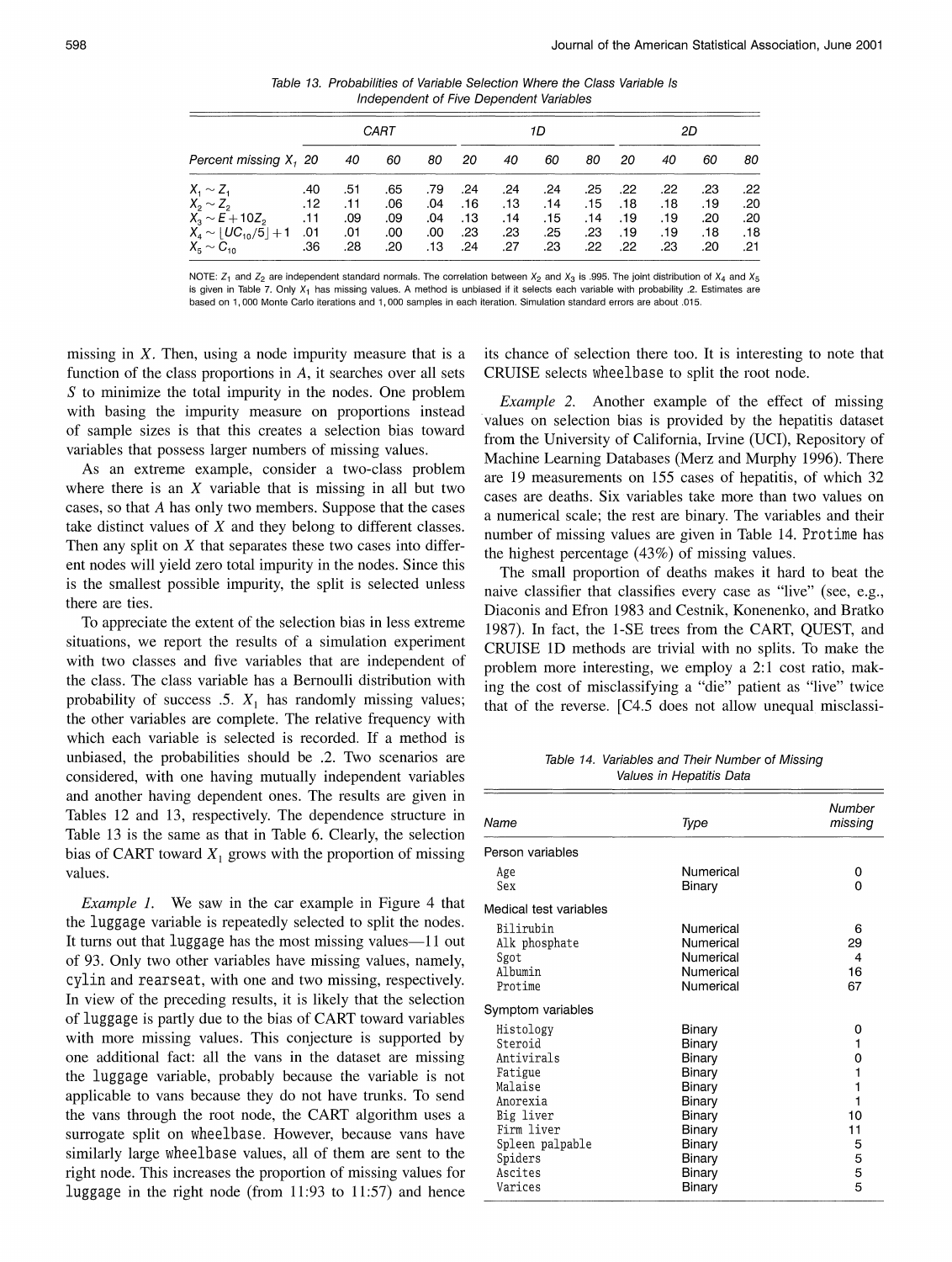

Figure 7. CART, QUEST, and CRUISE 1D and 2D 0-SE Trees for Hepatitis Data Based on 2:1 Misclassification Costs. Tenfold CV estimates of misclassification costs are .30, .30, .30, and .29, respectively. Terminal nodes of 1-SE trees are marked in black.

fication costs. CRUISE employs unequal costs in split point selection via LDA (see, e.g., Seber 1984, p. 285) and during cost-complexity pruning (Breiman et al. 1984).] Figure 7 shows the results. CART splits first on Protime. QUEST and CRUISE do not split on Protime at all. Instead they split first on Albumin. Figure 8 shows how the data are partitioned by the CART and CRUISE-1D 1-SE trees. Although the partitions appear to do a reasonable job of separating the classes, they can be misleading because cases with missing values are invisible. For example, only about half of the observations appear in the CART plot.

Because Protime has so many missing values, it is impossible to determine how much of its prominence in the CART tree is due to its predictive ability. On the other hand, the methods appear to be equally good in classifying future observations-10-fold cross-validation estimates of misclassification costs for the CART, QUEST, and CRUISE 1D and 2D methods are .30, .30, .30, and .29, respectively.

Breiman et al. (1984) gave a formula that ranks the overall "importance" of the variables based on the surrogate splits. According to their formula, the top three predictors are Protime, Bilirubin, and Albumin, in that order. We will see



Figure 8. Partitions of the Hepatitis Data Produced by the 1-SE Trees From the CART and CRUISE 1D Methods. Circles and crosses denote the "live" and "die" cases, respectively. The different numbers of points in the plots are due to unequal numbers of missing values in Protime and Albumin.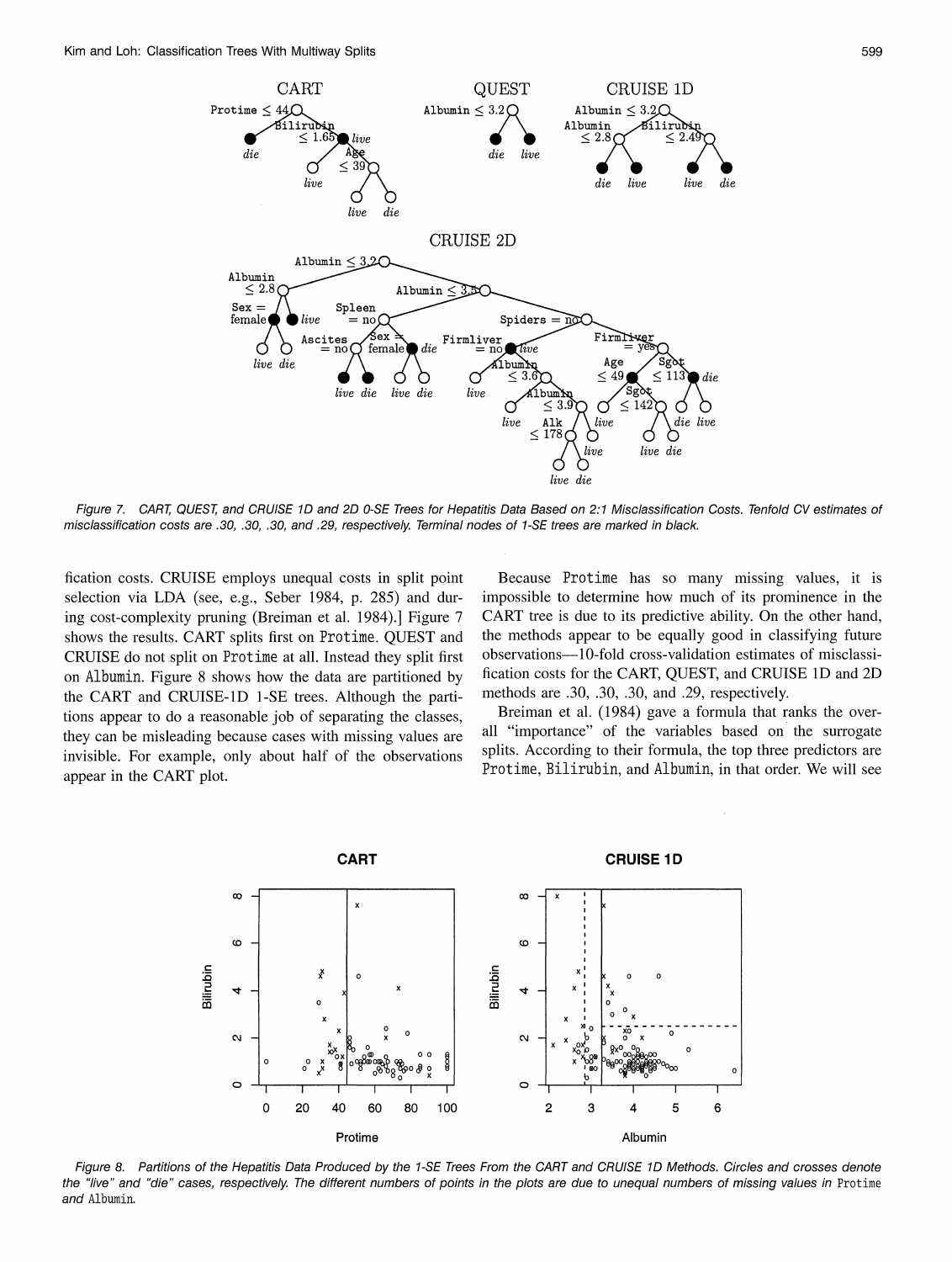in the next section that the ranking may be unreliable, because the surrogate splits have their own selection bias.

#### Bias of CART Surrogate Split Selection  $5.2$

The CART surrogate split technique is very intuitive. If a split s requires a value that is missing from an observation, it uses a split  $s'$  on another variable to usher it through. The surrogate split s' is found by searching over all splits to find the one that best predicts s, in terms of the number of cases nonmissing in the variables required in  $s$  and  $s'$  (Breiman et al., 1984, pp. 140-141). This creates another kind of selection bias. Suppose s and s' are based on variables X and  $X'$ , respectively. Let  $n'$  be the number of cases with nonmissing values in both  $X$  and  $X'$  that are sent to the same subnodes by s and s'. If X' has many missing values,  $n'$  will be small, and, therefore, the desirability of  $s'$  as a surrogate for  $s$  will be low. As a result, variables with many missing values are penalized. Although it makes sense to exact some penalty on a variable for missing observations (CRUISE does this through the degrees of freedom in  $p$ -value calculations), the CART method overdoes it—all other things being equal, the more missing values a variable has, the lower its probability of selection as a surrogate variable.

To demonstrate this, we simulate data with variables  $X_0, X_1, \ldots, X_5$  and a Bernoulli class variable Y with .5 success probability. Variable  $X_0$  has a standard normal distribution if  $Y$  is 0 and a normal distribution with mean  $.3$  and variance 1 if  $Y$  is 1. The other  $X$  variables are mutually independent standard normal and are independent of  $X_0$  and Y. Only  $X_1$  has missing values, which are randomly assigned according to a fixed percentage. We find the best split on  $X_0$  and then observe how often surrogate splits on  $X_1, X_2, \ldots, X_5$  are selected. Table 15 gives the results for sample size 200 (the CRUISE method uses an "alternate variable" strategy described in the next section). The proportions are based on 1,000 Monte Carlo iterations. The selection bias of CART begins to show when  $X_1$  has 2% missing values. With 25% missing values,  $X_1$  has almost no chance of being selected in a surrogate split.

Selection bias in surrogate splits is not a serious problem by itself. As long as the predictive accuracy of the tree is unaffected, the bias probably can be ignored. In the case of CART, however, the surrogate splits are used to rank the importance of the variables. This makes the ranking biased too.

# 5.3 CRUISE Missing Value Methods

We evaluated many different methods of handling missing values. Owing to space limitations, only the best are reported here.

5.3.1 Univariate Splits. If there are values missing in the learning sample, we use the "available case" solution, where each variable is evaluated using only the cases nonmissing in that variable at the node. The procedure for the 1D and 2D methods is as follows:

- 1. For method 1D, compute the  $p$  value of each  $X$  in Algorithm 1 from the nonmissing cases in  $X$ .
- 2. For method 2D, compute the  $p$  value of each pair of variables in Algorithm 2 from the nonmissing cases in the pair.
- 3. If  $X^*$  is the selected split variable, use the cases with nonmissing  $X^*$  values to find the split points.
- 4. If  $X^*$  is a numerical variable, use the node sample class mean to impute missing values in  $X^*$ . Otherwise, if  $X^*$ is categorical, use the class mode.
- 5. Pass the imputed sample through the split.
- 6. Delete the imputed values and restore their missing status.

To process a future case for which the selected variable is missing at a node  $t$ , we split on an alternate variable. The idea is similar in concept to the CART surrogate splits, but it is faster and appears to be unbiased. Let  $X$  be the most significant variable according to the variable selection algorithm and let s be the associated split. Let  $X'$  and s' be the second most significant variable and associated split.

- 1. If  $X'$  is nonmissing in the case, use  $s'$  to predict its class. Then impute the missing  $X$  value with the learning sample mean (if  $X$  is numerical) or mode (if  $X$  is categorical) of the nonmissing  $X$  values for the predicted class  $\text{in } t$ .
- 2. If  $X'$  is missing in the case, impute the missing X value with the grand mean or mode in  $t$ , ignoring the class.

After the case is sent to a subnode, its imputed value is deleted. We call this the *alternate variable strategy*. The simulation results on the right side of Table 15 show that this method has negligible bias.

Table 15. Estimated Probabilities of Surrogate-Alternate Variable Selection for the Null Case Where the Variables  $X_1, X_2, \ldots, X_5$  Are Independent of the Main Split Variable  $X_0$ .

|          |     |     | CART<br>Percent missing $X_1$ |     | <b>CRUISE</b><br>Percent missing $X_i$ |     |     |     |     |     |  |
|----------|-----|-----|-------------------------------|-----|----------------------------------------|-----|-----|-----|-----|-----|--|
| Variable |     | 2   | 3                             |     | 25                                     |     | 2   | з   | 4   | 25  |  |
| Χ.       | .18 | .12 | .09                           | .05 | .00                                    | .19 | .20 | .18 | .20 | .18 |  |
| $X_{2}$  | .25 | .25 | .26                           | .24 | .30                                    | .18 | .22 | .18 | .19 | .19 |  |
| $X^3$    | .21 | .23 | .26                           | .27 | .25                                    | .22 | .19 | .20 | .21 | .19 |  |
|          | .20 | .23 | .20                           | .23 | .23                                    | .22 | .19 | .22 | .22 | .21 |  |
| $X_{5}$  | .17 |     | .19                           | .21 | .22                                    | .20 | .20 | .22 | .18 | .23 |  |

NOTE: The variable X<sub>1</sub> has missing values, but others do not. Estimates are based on 1,000 Monte Carlo iterations and 200 samples in each iteration. Simulation standard errors are about .015. A method is unbiased if it selects each variable with probability .2.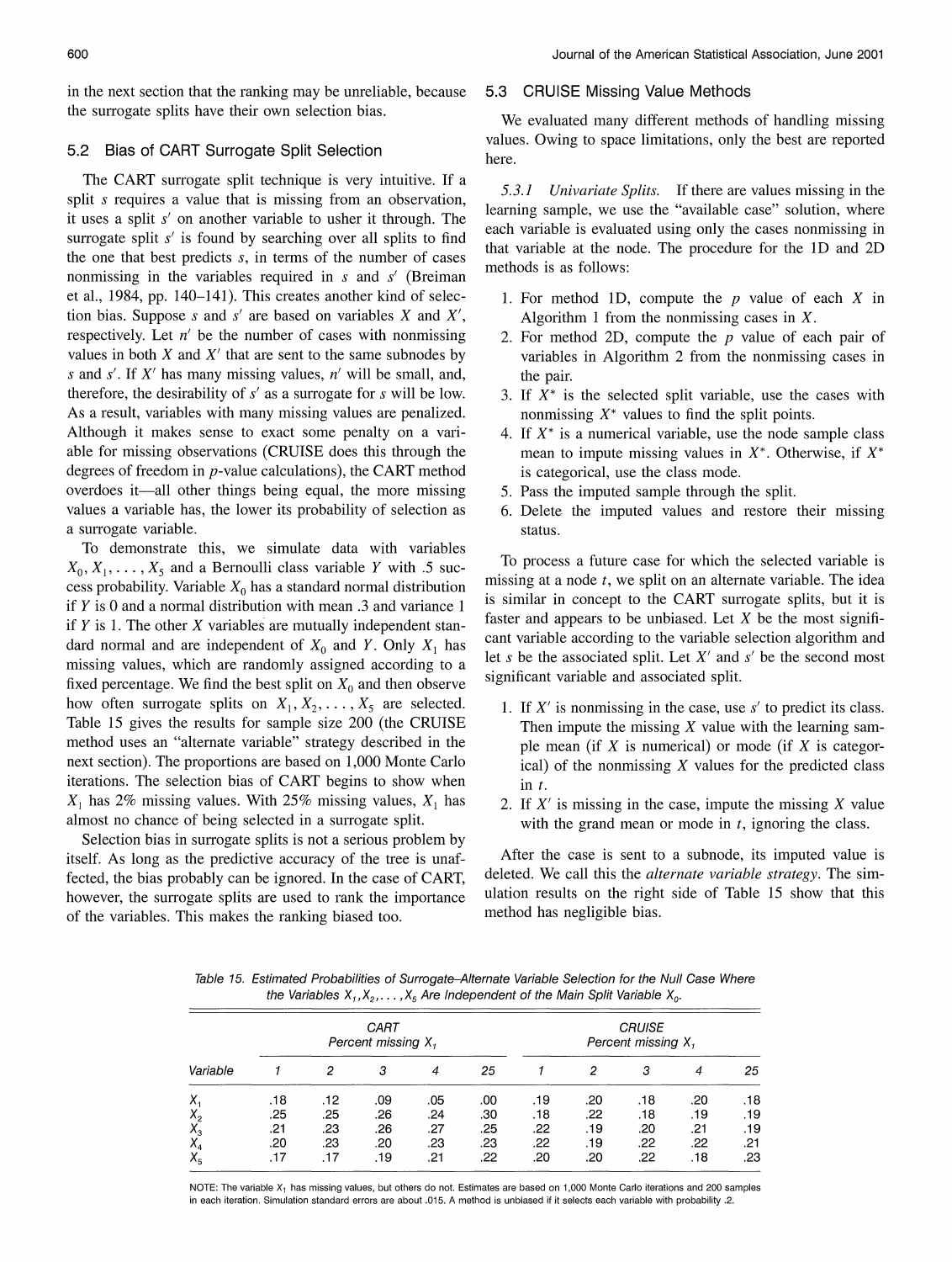Table 16. Datasets With Missing Values

|      |                 |                    |      |   | Variables |      | m <sub>1</sub> |                |
|------|-----------------|--------------------|------|---|-----------|------|----------------|----------------|
| Code | Description     | Source             | Ν    | J | #num      | #cat |                | m <sub>2</sub> |
| bio  | Biomedical data | UCI                | 209  | 2 | 5         | 0    |                | 1.4            |
| bnd  | Cylinder bands  | UCI                | 540  | 2 | 19        | 18   | 49             | 5.0            |
| car  | 1993 cars       | Lock (1993)        | 93   | 6 | 19        | 5    | 12             | 0.6            |
| crx  | Credit approval | UCI                | 690  | 2 | 6         | 9    | 5              | 0.6            |
| dem  | Demography      | Rouncefield (1995) | 97   | 6 | 6         | 0    | 6              | 1.0            |
| ech  | Echo cardiogram | UCI                | 132  | 2 | 13        | 0    | 8              | 2.2            |
| fsh  | Fish catch      | UCI                | 159  | 7 | 6         |      | 55             | 7.9            |
| hco  | Horse colic     | UCI                | 366  | 3 | 9         | 17   | 98             | 20.3           |
| hea  | Heart disease   | UCI                | 303  | 2 | 5         | 8    | 2              | 0.2            |
| hep  | Hepatitis       | UCI                | 155  | 2 | 6         | 13   | 11             | 5.7            |
| hin  | Head injury     | Hawkins (1997)     | 1000 | 3 | 0         | 6    | 41             | 9.8            |
| imp  | Auto imports    | UCI                | 205  | 6 | 13        | 9    | 4              | 1.0            |
| usn  | College data    | StatLib            | 1302 | 3 | 26        |      | 88             | 20.2           |

NOTE: The column labeled  $m_1$  gives the percent of cases with one or more missing values, the column labeled  $m_2$  gives the percent of missing values in the dataset.

5.3.2 Linear Combination Splits. It is often unwise to restrict the search for splits to the cases with nonmissing values in a linear combination split. In our experience, the best solution is imputation of missing values with the node mean or mode. This is the same strategy used in FACT and QUEST. The specific steps during tree construction are as follows:

- 1. Impute each missing value with the node class mean (numerical variable) or mode (categorical variable).
- 2. Split the node with the imputed sample.
- 3. Delete the imputed values and restore their missing status.

This procedure is inapplicable for directing a future case that contains missing values through the split because its class is unknown. Instead, we use a univariate split as an alternative to the selected linear combination split. Let  $X$  and  $s$  be the selected variable and split obtained with the 1D method at a node  $t$ .

- 1. If  $X$  is nonmissing in the case, use  $s$  to predict its class. Then impute all the missing values in the case with the means and modes of the numerical and categorical variables, respectively, for the predicted class.
- 2. If  $X$  is missing in the case, impute all missing values with the grand means or modes in  $t$ , ignoring the class.

After the case is sent to a subnode, its imputed values are deleted and their missing status is restored.

#### 5.4 Comparison of Methods on Real Data With Missing Values

Thirteen real datasets are used to compare the missing value methods. They are listed in Table 16 with brief descriptions. Many are from UCI. Two (car and dem) were discussed in the Introduction. The hin data are from Hawkins (1997) and the usn data are from StatLib (http://lib.stat.cmu.edu). The percentage of cases with one or more missing values in the datasets, range from 2 to 98. (Note: Unit misclassification costs are employed in all except the hep dataset, where 2:1 costs are used. As mentioned earlier, C4.5 does not allow unequal costs. For the hep data, we calculate the misclassification cost of C4.5 by multiplying the misclassification errors with the appropriate costs.)

Tenfold cross-validation is used to estimate the misclassification costs. That is, each dataset is randomly divided into 10 roughly equal-sized subsets. One subset is held out and a classification tree is constructed from the other nine subsets. The holdout set is then applied to the tree to estimate its misclassification cost. This procedure is repeated 10 times by using a different holdout set each time. The average of the 10 cost estimates is reported in Table 17. The last two columns of the table give the estimated misclassification cost and the number of terminal nodes for each method, averaged across the datasets. (Note: The CART program failed on the imp dataset when the arcing option was selected. The average misclassification cost for this method is therefore based on the other 12 datasets.)

The following conclusions are apparent from the results:

- 1. The univariate split methods have nearly the same average misclassification costs.
- 2. The misclassification costs of the CRUISE linear combination split method are on average about 12% lower than the univariate split methods. Surprisingly, the CART linear method has higher average misclassification cost than the univariate methods. This is opposite to the results for nonmissing data observed in Section 4.
- 3. CART trees tend to have fewer terminal nodes than CRUISE, with QUEST in between. C4.5 trees have, on average, twice as many terminal nodes as CART. This is consistent with the results of Lim et al. (2000), who studied datasets without missing values.
- 4. Except for CART, trees with linear combination splits tend to have substantially fewer terminal nodes than their univariate counterparts. The CART trees with linear combination splits are, on average, about the same size as its univariate trees.
- 5. The last line of Table 17 gives the results for CART univariate splits with the arcing option. Instead of one tree, an ensemble of 50 trees is constructed from random perturbations of the learning sample. It has been observed elsewhere in the literature (Breiman 1998) that arcing tends to decrease the average misclassification cost of CART univariate trees. The method does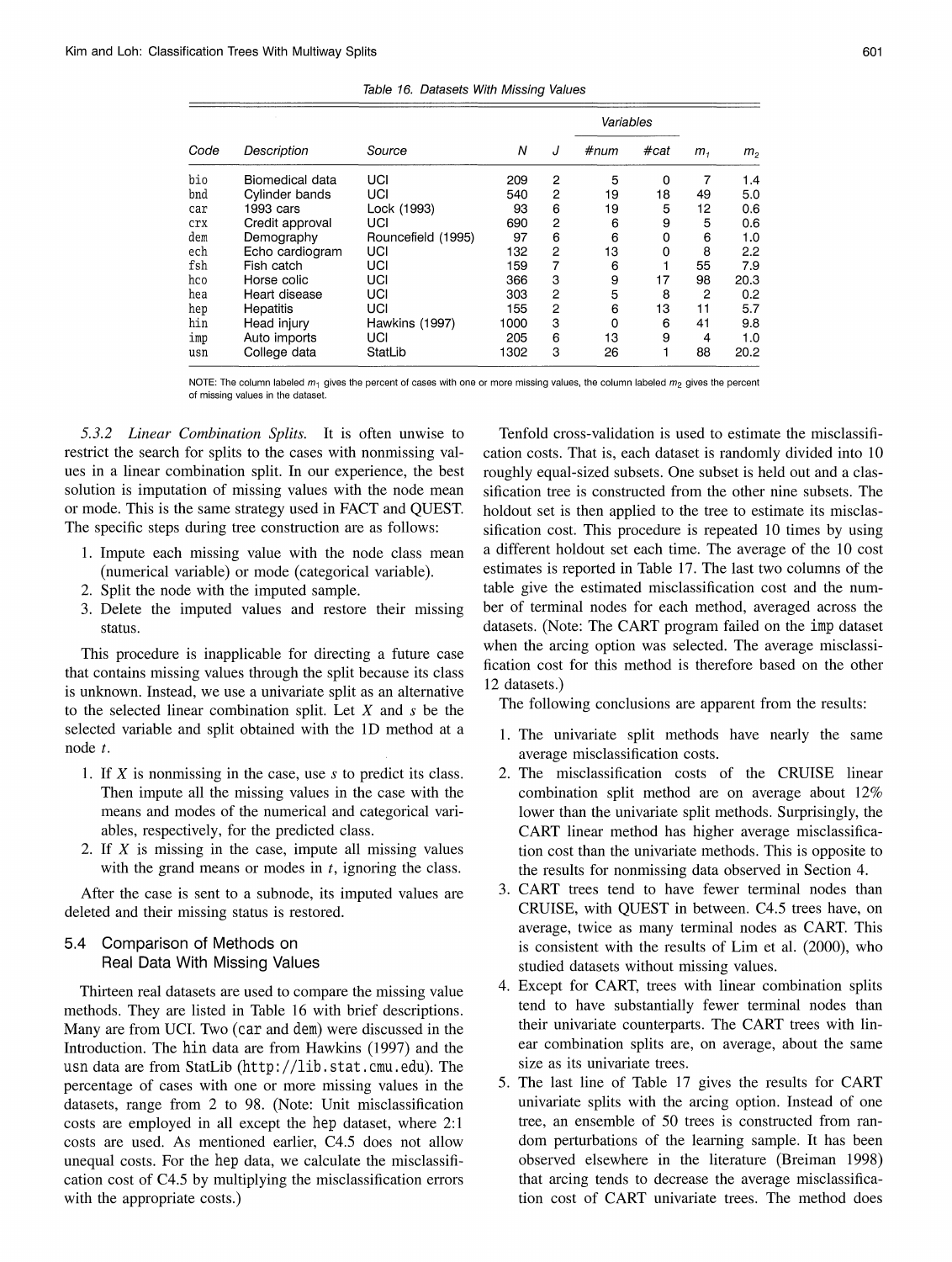Table 17. Tenfold Cross-Validation Estimates of Misclassification Costs ( $|T|$  denotes number of terminal nodes)

|               | Datasets |     |     |     |     |     |                   |                               |     |     |     |     | Mean |      |                         |
|---------------|----------|-----|-----|-----|-----|-----|-------------------|-------------------------------|-----|-----|-----|-----|------|------|-------------------------|
| Method        | bio      | bnd | car | crx | dem | ech | fsh               | hco                           | hea | hep | hin | imp | usn  | Cost | $ \tilde{\mathcal{T}} $ |
|               |          |     |     |     |     |     | Univariate splits |                               |     |     |     |     |      |      |                         |
| 1D            | .15      | .27 | .20 | .14 | .33 | .34 | .17               | .33                           | .22 | .30 | .28 | .19 | .29  | .25  | 16.6                    |
| 2D            | .16      | .28 | .27 | .15 | .31 | .27 | .16               | .37                           | .23 | .29 | .30 | .22 | .30  | .25  | 16.7                    |
| <b>QUEST</b>  | .13      | .25 | .16 | .15 | .35 | .31 | .17               | .34                           | .26 | .30 | .27 | .29 | .30  | .25  | 14.4                    |
| CART          | .16      | .22 | .45 | .15 | .30 | .36 | .20               | .29                           | .22 | .30 | .31 | .20 | .28  | .26  | 12.0                    |
| C4.5          | .14      | 33  | .24 | .15 | .29 | .37 | .21               | .30                           | .28 | .31 | .29 | .20 | .29  | .26  | 25.6                    |
|               |          |     |     |     |     |     |                   | Linear combination splits     |     |     |     |     |      |      |                         |
| <b>CRUISE</b> | .11      | .20 | .31 | .14 | .31 | .24 | .01               | .30                           | .16 | .22 | .27 | .29 | .33  | .22  | 5.6                     |
| <b>QUEST</b>  | .09      | .21 | .41 | .15 | .38 | .26 | .05               | .30                           | .16 | .22 | .26 | .37 | .31  | .24  | 6.1                     |
| CART          | .14      | .23 | .25 | .16 | .33 | .38 | .17               | .32                           | .26 | .38 | .31 | .27 | .32  | .27  | 11.6                    |
|               |          |     |     |     |     |     |                   | Univariate splits with arcing |     |     |     |     |      |      |                         |
| CART          | .14      | .20 | .28 | .15 | .32 | .37 | .16               | .29                           | .21 | .26 | .30 |     | .30  | .24  | <b>NA</b>               |

not appear to be more accurate than the QUEST and CRUISE linear combination split methods here.

Table 18 reports the training time (summed over the 10 cross-validation trials) for each method. Despite the great variability of times between methods and datasets, some patterns can be discerned:

- 1. Consistent with the results for nonmissing data in Section 4, C4.5 is the fastest.
- 2. The CRUISE 2D method is often the slowest.
- 3. The speed of the CRUISE 1D method is comparable to that of CART and QUEST.
- 4. Among linear combination split methods, CART is fastest on six datasets and slowest on four datasets. The CRUISE linear combination split method is fastest on seven datasets and never the slowest.
- 5. The CART arcing option is slower than all the linear combination split methods on eight datasets. It is slower than the CRUISE linear method on all but one dataset.

# 6. CONCLUDING REMARKS

There are two non-mutually-exclusive reasons for using a classification tree. One is to infer qualitative information about the learning sample from the splits and another is to classify future observations. The former is unique to tree methods and is what makes them so appealing. On the other hand, owing to dependencies among variables, there is typically more than one correct way to describe a dataset with a tree structure. Thus it is advantageous to compare trees generated by different algorithms.

To provide useful information, the tree structure must be easy to understand and there must not be biases in the selection of the splits. CRUISE uses two techniques to improve the interpretability of its trees. First, it splits each node into multiple subnodes, with one for each class. This reduces tree depth. Second, it selects variables based on one-factor and two-factor effects. Therefore, where other methods would fail, CRUISE can immediately identify a variable with a significant two-factor interaction even when it does not have a significant one-factor effect.

More important than tree depth is absence of selection bias, because the latter can undermine our confidence in the interpretation of a tree. We saw that some algorithms can be severely biased if variables have unequal numbers of splits or possess different proportions of missing values. CRUISE solves this problem with a two-step approach. First, it uses the

| Method | bio | bnd   | car | <b>Crx</b> | dem | ech                       | fsh               | hco                           | hea | hep            | hin | imp | usn  | Median |
|--------|-----|-------|-----|------------|-----|---------------------------|-------------------|-------------------------------|-----|----------------|-----|-----|------|--------|
|        |     |       |     |            |     |                           | Univariate splits |                               |     |                |     |     |      |        |
| 1D     | 11  | 2711  | 16  | 61         | 11  | 11                        | 11                | 208                           | 33  | 16             | 143 | 44  | 220  | 33     |
| 2D     | 16  | 20399 | 385 | 682        | 16  | 22                        | 44                | 2458                          | 143 | 88             | 330 | 737 | 2596 | 330    |
| QUEST  | 9   | 1254  | 55  | 101        | 16  | 10                        | 27                | 220                           | 33  | 18             | 269 | 53  | 357  | 53     |
| CART   | 30  | 176   | 58  | 63         | 33  | 28                        | 38                | 95                            | 44  | 48             | 70  | 58  | 149  | 58     |
| C4.5   | 2   | 49    | 27  | 5          | 16  | 2                         | 27                | 33                            | 3   | $\overline{2}$ | 33  | 4   | 44   | 16     |
|        |     |       |     |            |     | Linear combination splits |                   |                               |     |                |     |     |      |        |
| CRUISE | 11  | 6638  | 33  | 253        | 5   | 11                        | 5                 | 245                           | 66  | 27             | 225 | 71  | 533  | 66     |
| QUEST  | 13  | 3877  | 55  | 219        | 16  | 13                        | 27                | 335                           | 59  | 28             | 610 | 74  | 720  | 59     |
| CART   | 36  | 194   | 65  | 122        | 36  | 32                        | 45                | 96                            | 59  | 50             | 71  | 80  | 202  | 65     |
|        |     |       |     |            |     |                           |                   | Univariate splits with arcing |     |                |     |     |      |        |
| CART   | 75  | 1508  | 134 | 307        | 73  | 79                        | 41                | 457                           | 140 | 124            | 369 | 164 | 630  | 140    |

Table 18. Training Times (in seconds) on a DEC 3000 Alpha 300 Workstation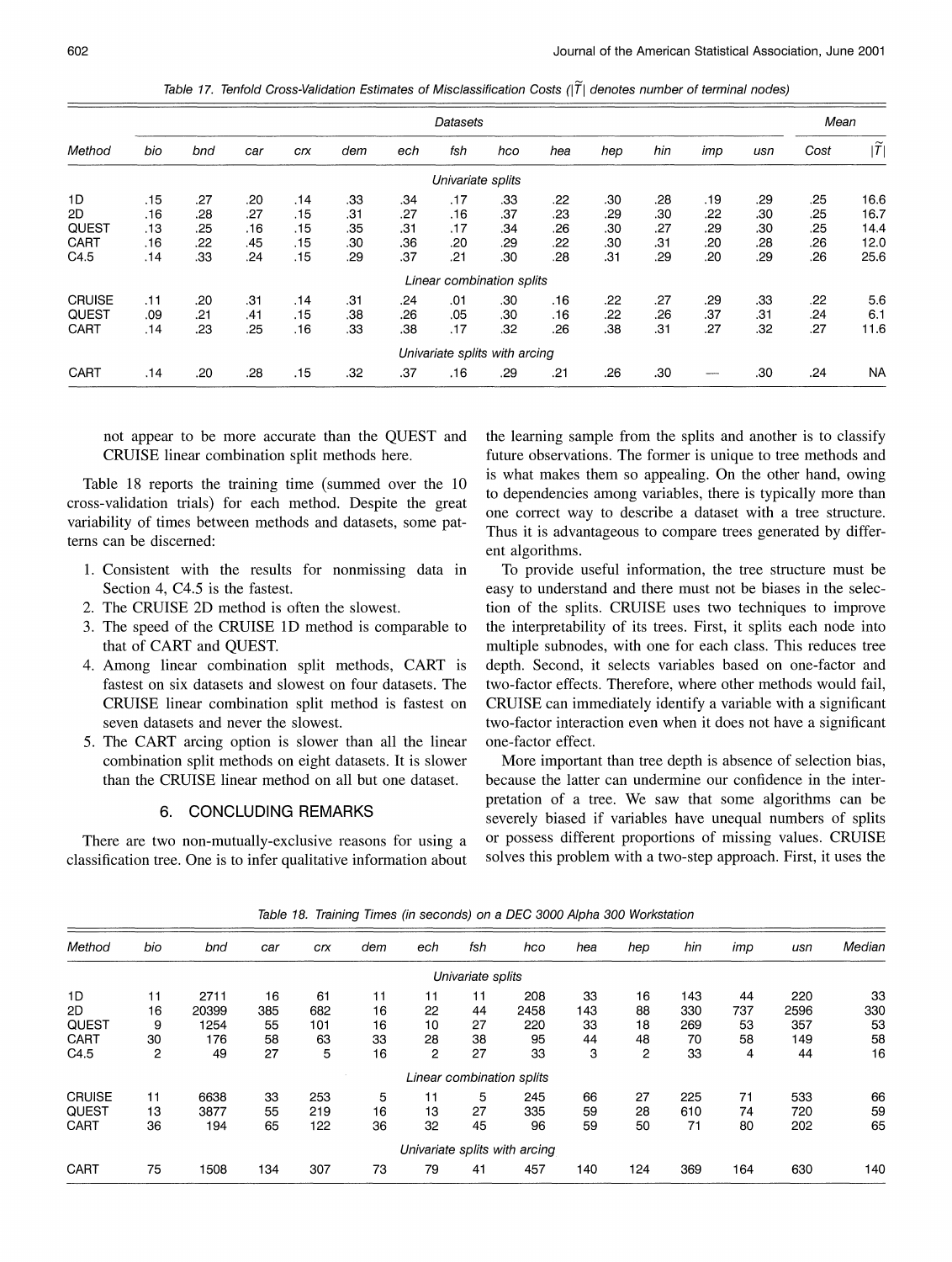$p$  values from significance tests to select variables. This avoids the bias of the greedy search approach caused by variables with unequal numbers of splits. It also automatically accounts for unequal numbers of missing values through the degrees of freedom. Then CRUISE uses a bootstrap bias correction to further reduce the bias due to differences between numerical and categorical variables. The bootstrap correction is critical because the amount of bias is dependent on many aspects of the data, such as sample size, number and type of variables, missing value pattern, and configuration of the data points.

With regard to classification of future observations, there exist many tree and nontree methods with excellent computational speed and classification accuracy. Our results show that CRUISE is among the best.

The CRUISE computer program may be obtained from http://www.wpi.edu/"hkim/cruise/ or http://www. stat.wisc.edu/~loh/cruise.html.

# APPENDIX: ALGORITHMIC DETAILS

### Algorithm 1 (1D)

Let  $\alpha$  be a selected significance level (default is .05). Suppose  $X_1, \ldots, X_{K_1}$  are numerical and  $X_{K_1+1}, \ldots, X_K$  are categorical variables.

- 1. Carry out an ANOVA analysis on each numerical variable and compute its p value. Suppose  $X_{k_1}$  has the smallest p value  $\hat{\alpha}_1$ .
- 2. For each categorical variable, form a contingency table with the categorical values as rows and class values as columns, and find its  $\chi^2$  p value. Let the smallest p value be  $\hat{\alpha}_2$  and let the associated variable be  $X_{k_2}$ .
- 3. Define

$$
k' = \begin{cases} k_1, & \hat{\alpha}_1 \leq \hat{\alpha}_2, \\ k_2, & \hat{\alpha}_1 > \hat{\alpha}_2. \end{cases}
$$

- 4. If  $\min(\hat{\alpha}_1, \hat{\alpha}_2) < \alpha/K$  (first Bonferroni correction), choose  $X_{k'}$ as the split variable.
- 5. Otherwise, find the  $p$  value for Levene's  $F$  test on absolute deviations about the class mean for each numerical variable. Suppose  $X_{k''}$  has smallest p value  $\tilde{\alpha}$ .
	- (a) If  $\tilde{\alpha} < \alpha/(K + K_1)$ , choose  $X_{k''}$  (second Bonferroni correction).
	- (b) Otherwise, choose  $X_{\nu}$ .

# Algorithm 2 (2D)

Suppose  $X_1, \ldots, X_{K_1}$  are numerical and  $X_{K_1+1}, \ldots, X_K$  are categorical variables. Let  $J_t$  be the number of classes represented at node  $t$ .

- 1. Marginal test for each numerical variable  $X$ :
	- (a) Divide the data into four groups at the sample quartiles of  $X$ .
	- (b) Construct a  $J_t \times 4$  contingency table with classes as rows and groups as columns.
	- Compute the Pearson  $\chi^2$  statistic with  $\nu = 3(J_t 1)$  $(c)$ degrees of freedom.
	- (d) Convert  $\chi^2$  to an approximate standard normal value with the Peizer-Pratt transformation

$$
z = \begin{cases} |W|^{-1}(W - 1/3)\sqrt{(\nu - 1)\log((\nu - 1)/\chi^2) + W}, & \nu > 1, \\ \sqrt{\chi^2}, & \nu = 1, \end{cases}
$$
 (A.1)  
where  $W = \chi^2 - \nu + 1$ .

Let  $z_n$  denote the largest among the  $K_1$  z values.

- 2. Marginal test for each categorical variable  $X$ : Let  $C$  denote the number of categories of  $X$ .
	- (a) Construct a  $J_t \times C$  contingency table with classes as rows and the  $C$  categories as columns.
	- (b) Compute the Pearson  $\chi^2$  statistic with  $(J_t 1)$  $(C-1)$  degrees of freedom.
	- (c) Use the Peizer-Pratt transformation (A.1) to convert it to a z value.

Let  $z_c$  denote the largest among the  $(K - K_1)$  z values.

- 3. Interaction test for each pair of numerical variables  $(X_k, X_{k'})$ :
	- (a) Divide the  $(X_k, X_{k'})$  space into four quadrants at the sample medians.
	- (b) Construct a  $J_t \times 4$  contingency table with classes as rows and the quadrants as columns.
	- (c) Compute the Pearson  $\chi^2$  statistic with  $3(J_t 1)$  degrees of freedom.
	- (d) Use the Peizer-Pratt transformation (A.1) to convert it to a z value.

Let  $z_{nn}$  denote the largest among the  $K_1(K_1-1)/2$  z values.

- 4. Interaction test for each pair of categorical variables: Use pairs of categorical values to form the groups in the table. If the pair of variables takes  $C_1$  and  $C_2$  categorical values, a  $J_t \times C_1 C_2$ table is obtained. Let  $z_{cc}$  denote the largest among the  $(K K_1$ )( $K - K_1 - 1$ )/2 z values.
- 5. Interaction tests for pairs  $(X_k, X_{k'})$ , where  $X_k$  is numerical and  $X_{k'}$  is categorical: If  $X_{k'}$  takes C values, obtain a  $J_t \times 2C$  table. Let  $z_{nc}$  denote the largest among the  $K_1(K - K_1)$  z values.

Let  $f^*$  be the bootstrap value from Algorithm 3 and define  $z^*$  =  $\max\{f^*z_n, z_c, f^*z_m, z_{cc}, z_{nc}\}.$ 

- 1. If  $f^*z_n = z^*$ , select the numerical variable with the largest z.
- 2. If  $z_c = z^*$ , select a categorical variable with the largest z.
- 3. If  $f^*z_m = z^*$ , select the numerical variable in the pair with the larger  $z$ .
- 4. If  $z_{cc} = z^*$ , select the categorical variable in the pair with the larger  $z$ .
- 5. If  $z_{nc} = z^*$ , select the categorical variable in the interacting pair.

# Algorithm 3 (Bootstrap Bias Correction)

- 1. Create a bootstrap learning sample by copying the values of the variables and bootstrapping the  $Y$  column so that the response variable is independent of the predictors.
- 2. Apply Steps 1-5 in Algorithm 2 to the bootstrap sample to get five sets of  $z$  values.
- 3. Given  $f > 1$ , select a numerical variable if  $f \max\{z_n, z_{nn}\} \ge$  $\max\{z_c, z_{cc}, z_{nc}\}\$ . Otherwise, select a categorical variable.
- 4. Repeat Steps  $1-3$  many times with several values of  $f$ . Let  $\pi(f)$  be the proportion of times that a numerical variable is selected.
- 5. Linearly interpolate if necessary to find  $f^*$  such that  $\pi(f^*)$ equals the proportion of numerical variables in the data.

### Algorithm 4 (Box-Cox Transformation)

Suppose  $X$  is the selected variable. If  $X$  is categorical, its values are first transformed to crimcoord values.

1. Let  $x_{(i)}$  denote the *i*th order statistic. Define  $\theta = 0$  if  $x_{(1)} > 0$ and  $\theta = 2x_{(1)} - x_{(2)}$  otherwise.